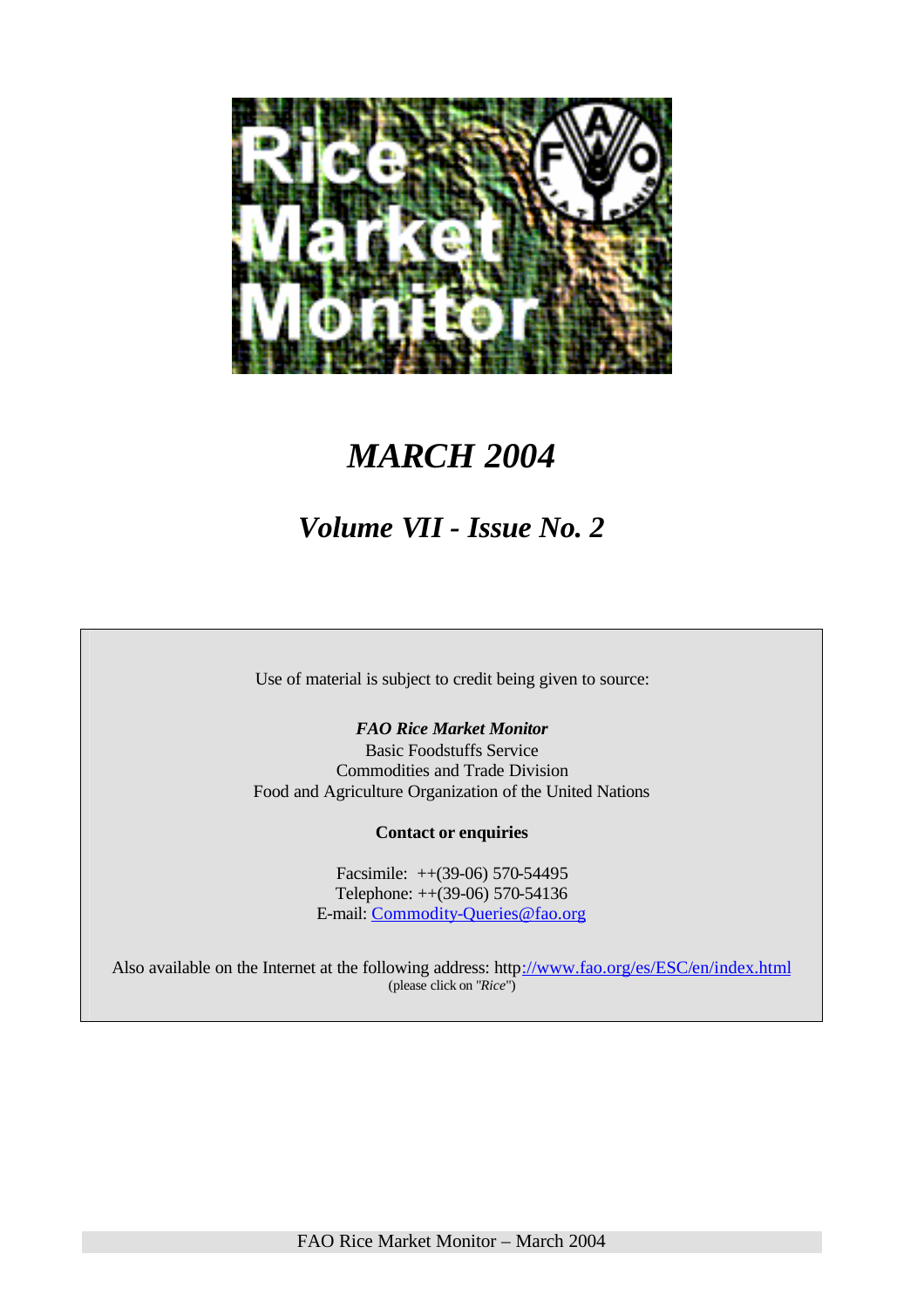#### **HIGHLIGHTS**

ß FAO first forecast of global paddy production in 2004 has been set at 613 million tonnes, 22 million larger than last season, and the highest level on record. The figure is highly tentative, since countries in the Northern Hemisphere still have to plant their main crops. So far, the outlook for the Southern Hemisphere countries, where harvesting is underway, is generally positive.

ß Much of the increase in production is likely to be concentrated in Asia, in particular in China and India, the two largest rice producers. In China, domestic prices have surged in the past few months prompting the Government to adopt production-enhancing measures, including the re-introduction of protective prices for early rice. Production is also set to rise in Pakistan and Thailand, to recover in Japan and the Republic of Korea, but to fall in Myanmar and Vietnam. Increases in output are mostly foreseen in the major traditional importing countries, in particular Bangladesh, Indonesia, the Islamic Republic of Iran, Malaysia and the Philippines. By contrast, Sri Lanka is heading towards a negative performance.

ß Modest gains in production are anticipated in Africa, since the outlook for countries south of the equator is rather grim, with Madagascar likely to experience a contraction. Paddy production could also slide in Mozambique, while it is expected to recover in Tanzania, where a bad crop performance last season is causing serious food shortages this year. In the rest of the region, a wider use of Nerica varieties could help sustain growth, but weather in the next few months will be the critical factor for production.

ß Prospects for production in Central America are so far positive, with increases foreseen in Mexico, Costa Rica, Cuba and the Dominican Republic. Production should surge in South America, driven by a sharp recovery in Brazil and large gains in Argentina and Uruguay. In the rest of the world, output should increase in Australia and, especially, in the United States, where output could reach a new record.

ß FAO forecast of international rice trade in calendar year 2004 has been downgraded from the previous report to 25.5 million tonnes, which would be 2.5 million tonne smaller than in 2003. The yearto-year contraction reflects anticipation of smaller purchases against a backdrop of rising world prices and freight rates. Most of the traditional importers are anticipated to cut their purchases, with the possible exception of mainland China, which, in recent months, has been active in purchasing rice from neighbouring countries.

The decline in global trade in 2004 is expected to arise mainly from a drop in supplies in exporting countries, some of which have taken steps to restrict exports. China, India, Myanmar, and the United States are all expected to reduce their shipments. Smaller food aid deliveries from Japan and the Republic of Korea are also anticipated. By contrast, shipments by Thailand and Vietnam but also Argentina, Egypt and Uruguay are anticipated to surge.

ß Aggregate carry-over stocks from the 2003/04 paddy marketing seasons are forecast at 102 million tonnes, down from 120 million tonnes last year. Again, much of the contraction should be on account of China, with drops also foreseen in Australia, Egypt, Thailand and the United States. Several major importing countries are also anticipated to end their season with smaller inventories, including the Islamic Republic of Iran, the Philippines and the Republic of Korea. Instead, some rebuilding might take place in India and Myanmar.

ß Although the past few months coincided with the harvest of the main paddy crops in major producing countries, prices of long grain rice have risen sharply since January, while prices of Japonica and Aromatic varieties tended to weaken somewhat. International rice prices are expected to keep a rising trend in the coming months, especially if China, which will not harvest its early rice crop before June, intensifies its purchases. The pressure would be mitigated, on the other hand, should Myanmar or India announce a lifting of their rice export restrictions.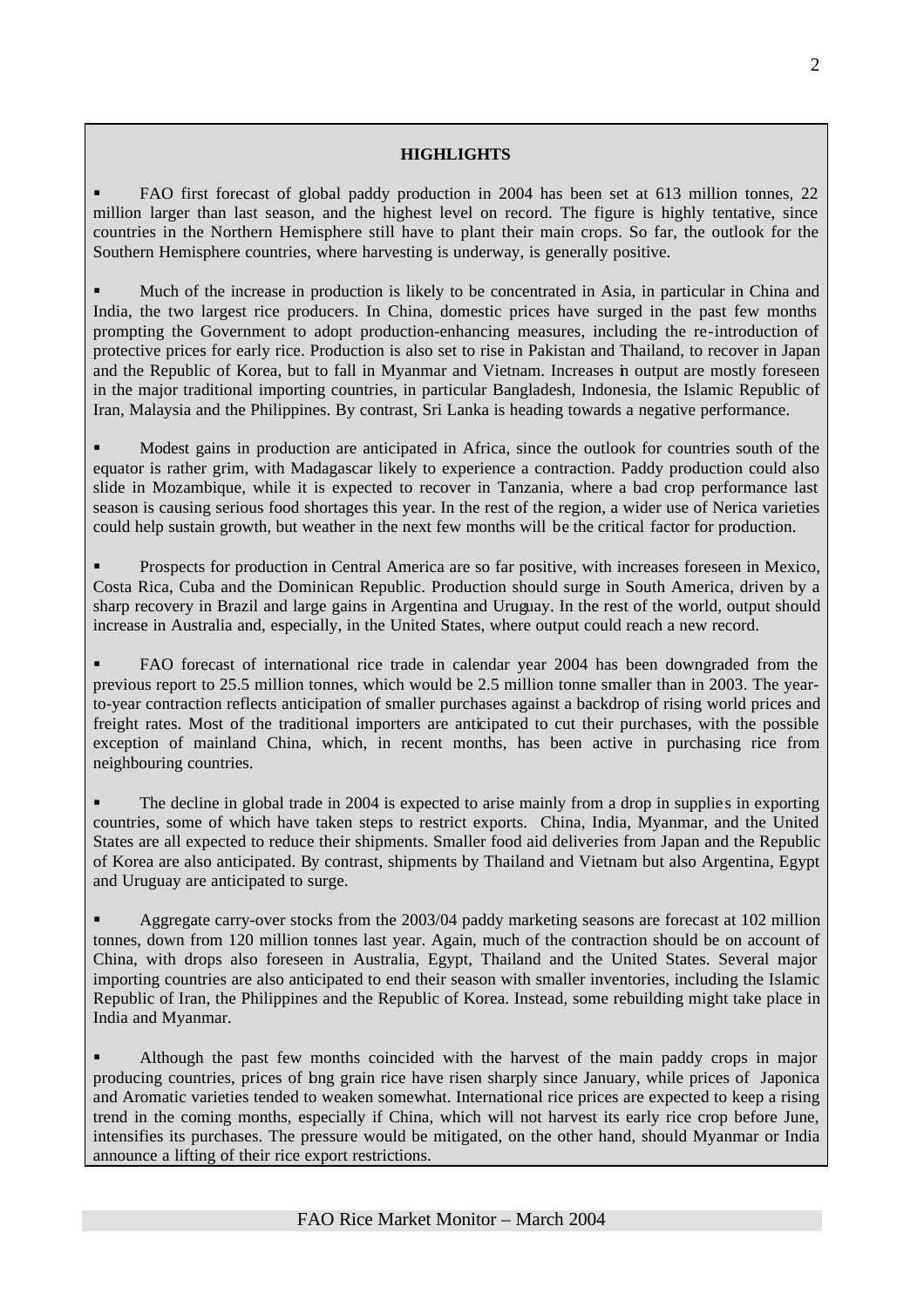### **RICE SITUATION UPDATE AS OF 31 MARCH 2004**

#### **I. PRODUCTION**

#### **First forecast of global paddy production in 2004 shows 4 percent growth**

FAO first forecast of global paddy production in 2004 has been set at 613 million tonnes, 22 million tonnes above the level garnered in the 2003 season, about to be concluded. If confirmed,

this would be the highest level of world production on record. The forecast is based on the anticipated outcome of production in southern hemisphere countries, where harvest of the 2004 main crops is underway and, for northern hemisphere countries, on expectations of favourable producer prices and prevailing policy stance of governments. The forecast also assumes the prevalence of normal weather conditions, a critical assumption since a large share of production depends on the course of the monsoon rains in the second half of the year.

Most of the expected growth in 2004 should arise in Asia but also in Latin America and



the Caribbean, where the sector is anticipated to experience a strong recovery.

#### **I.1 ASIA**

#### **A Moderate Increase in Production Expected in 2004**

Overall production is Asia is set increase from 538 million tonnes million tonnes in 2003 to 557 million tonnes in 2004, mainly on account of China and India, the two world largest producing countries. Further sizeable gains are anticipated in Bangladesh, Indonesia, Pakistan, Philippines and Thailand. A recovery is also likely in Japan and the Republic of Korea where the sector was severely affected by adverse weather last season. On the other hand, several countries might face some contraction, in particular, Myanmar, where recent policy changes have increased uncertainty within the sector, as well as Sri Lanka and Viet Nam.

**Bangladesh's** paddy production estimate in 2003 has been revised downward by about 400 000 tonnes, reflecting an official downgrading of the Aman crop output. Nonetheless, the season ended with a 3 percent increase compared with 2002. Very preliminary forecasts for the 2004 season, which will only start in April-May, with the planting of the Aus and Aman crops, assumes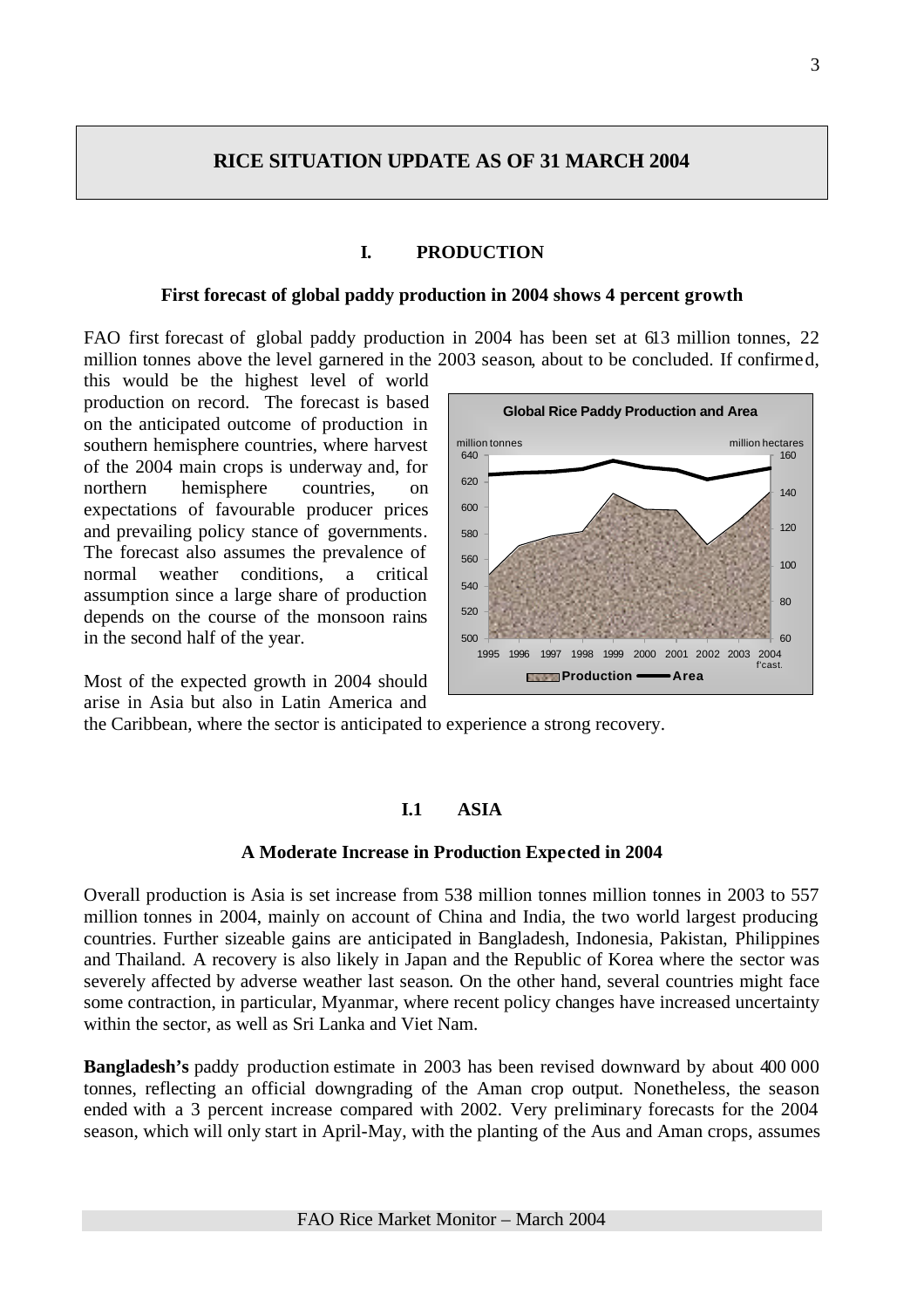| <b>Bangladesh – Rice Production by Crop (thousand tonnes, milled basis)</b> |         |         |         |         |         |         |         |         |  |
|-----------------------------------------------------------------------------|---------|---------|---------|---------|---------|---------|---------|---------|--|
|                                                                             | 1996/97 | 1997/98 | 1998/99 | 1999/00 | 2000/01 | 2001/02 | 2002/03 | 2003/04 |  |
| Aus                                                                         | 1,870   | 1,875   | 1.617   | 1.734   | 1.916   | 1,808   | 1,851   | 1,830   |  |
| Aman                                                                        | 9,552   | 8,850   | 7.736   | 10,306  | 11,249  | 10,726  | 11,115  | 11,500  |  |
| <b>B</b> oro                                                                | 7,460   | 8,137   | 10,552  | 11,027  | 11,921  | 11,740  | 12,500  | 13,029  |  |
| <b>Total</b>                                                                | 18,882  | 18,862  | 19,905  | 23,067  | 25,086  | 24,274  | 25,466  | 26,359  |  |

Sources: Bangladesh Bureau of Statistics, Ministry of Planning.; Asian Development Bank.

the country will proceed on an expansionary path, which could result in a new record output of 40.5 million tonnes.

**Cambodia**, which is preparing for the transplanting of rice seedling for the dry season crop, upgraded production in 2003 to 4.7 million tonnes, 400 000 tonnes more than anticipated and the highest harvest on record. The gain stemmed from a 13 percent expansion in planting and slightly improved yields. However productivity in the country remains relatively low, at around 2 tonnes of paddy per hectare. Little change in production is currently foreseen in 2004, as both the area to rice and yields will again be highly dependent on weather conditions.

Planting of the early rice crop and of the intermediate crop is underway in **China**. The country has witnessed sharp increases in rice market prices in the past two months (a 26 percent rise for Japonica rice and 33 percent rise for Indica Early Crop rice between December and February) which have prompted the central Government to call on provinces to re-establish protective prices, even for early rice, which had been eliminated since  $2000<sup>1</sup>$ , and to take a more severe stance to halt the diversion of rice land to other uses. Such efforts, as well as the improved price prospects already triggered a 3 percent expansion of the area under early rice. Assuming normal weather conditions and renewed interest on rice cultivation, production in the country might rebound by 7 percent compared with last year. The central government also announced the allocation of 10 billion Yuan (US \$ 1.2 billion) to subsidize grain farmers and other measures aimed at narrowing the rural/urban income growth disparity, including a progressive reduction of the agricultural tax and its elimination within the next five years.

On the other hand, in the **Chinese Province of Taiwan**, water scarcity in dams due to severe drought problems last year has already led to reduced water allocations to rice producers during the first crop, which may result in a 6 percent contraction in output in 2004.`

While planting of the secondary "Rabi" crop is progressing, **India** has released its second official 2003 paddy production estimate, which points to a somewhat less buoyant outcome than previously anticipated. At 131.9 million tonnes, the figure is 1.6 million tonnes smaller than the previous forecast, but would still represent a 21 percent increase from the poor 2002 season The downward revision reflects lower estimates of the Kharif crop in a number of states, including Andhra Pradesh, Karnataka and Maharashtra, where monsoon rainfall was less than optimal. The outlook for 2004 indicates a 3 percent year-to-year increase to 136.0 million tonnes of paddy, assuming a normal pattern of the South-West monsoon that will reach the country in June.

l

 $1$  Early paddy rice protective prices were recently reintroduced at Yuan  $1\,400$  (US\$ 169) per tonne.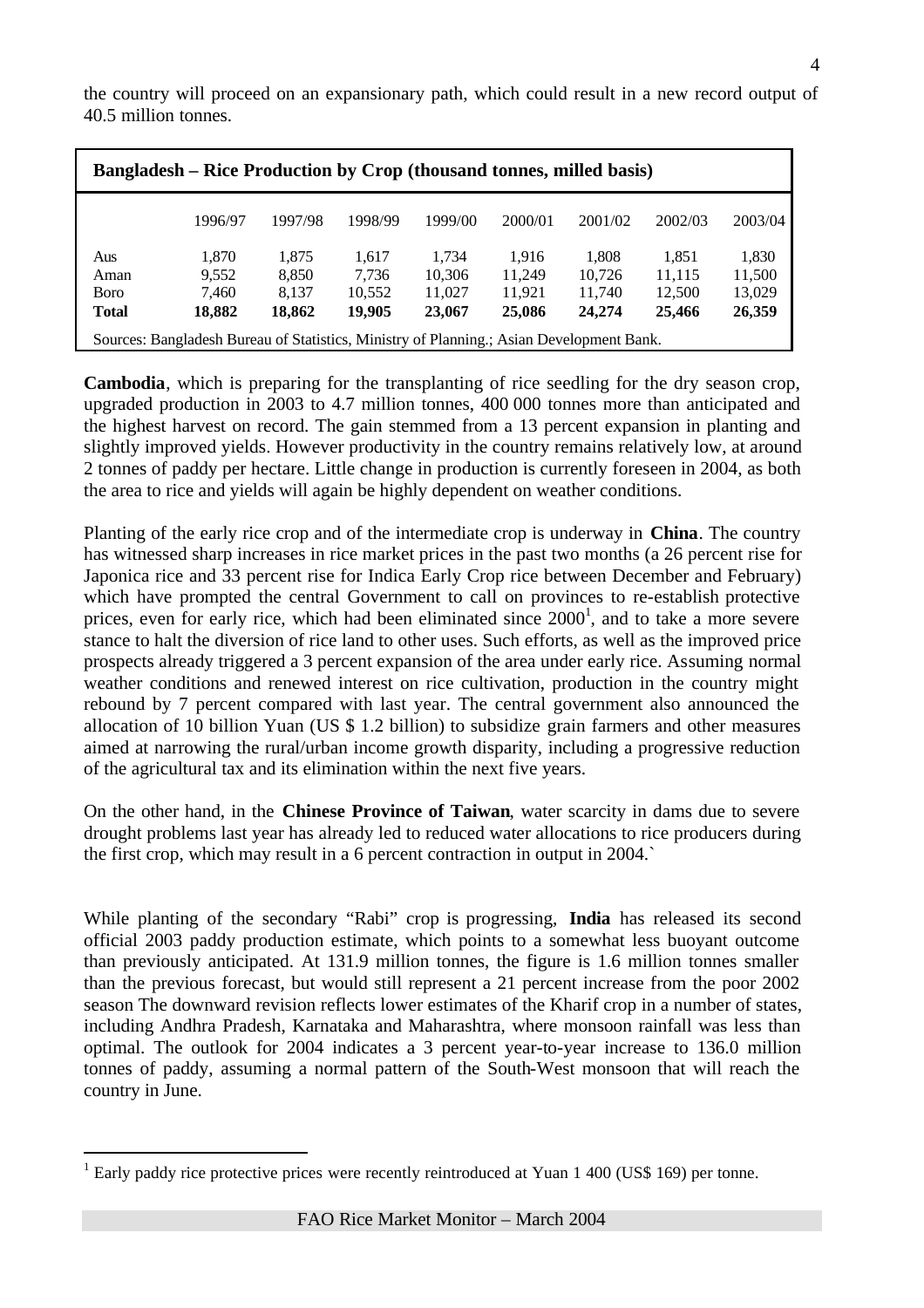| India – Rice Production by Crop (million tonnes, milled basis)                       |         |         |         |         |         |         |         |         |  |  |
|--------------------------------------------------------------------------------------|---------|---------|---------|---------|---------|---------|---------|---------|--|--|
|                                                                                      | 1996/97 | 1997/98 | 1998/99 | 1999/00 | 2000/01 | 2001/02 | 2002/03 | 2003/04 |  |  |
| 2/<br>1/                                                                             |         |         |         |         |         |         |         |         |  |  |
| Kharif<br>77.83<br>72.78<br>71.32<br>72.53<br>72.72<br>77.48<br>63.66<br>79.76       |         |         |         |         |         |         |         |         |  |  |
| Rabi                                                                                 | 10.41   | 10.01   | 13.36   | 12.20   | 12.20   | 13.32   | 9.00    | 10.11   |  |  |
| <b>Total</b><br>87.94<br>93.08<br>72.66<br>86.08<br>89.68<br>84.98<br>81.73<br>82.54 |         |         |         |         |         |         |         |         |  |  |
| $1/$ Final.                                                                          |         |         |         |         |         |         |         |         |  |  |
| $2/2^{nd}$ advance estimate. As of 17.02.2004                                        |         |         |         |         |         |         |         |         |  |  |
| Source: Agricultural Statistics Division, Directorate of Economics & Statistics.     |         |         |         |         |         |         |         |         |  |  |

**Indonesia** recently raised its official paddy production estimates in 2003 to 52.1 million tonnes, up from an earlier figure of 51.8 million tonnes. Expectations for the 2004 paddy season, currently at the main crop harvest stage, have been set officially at 53.1 million tonnes, 2 percent above last year. Realization of this objective will be highly dependent on the opening of 400 000 hectares of new rice lands outside Java, since drought at the end of last year delayed the replenishment of reservoirs, resulting in a late start of the season. More recently, the pace of the harvest in Java, the major producing region, was reported to have been disrupted by excessive precipitation.

After the end of the 2000-2001 long-lasting drought, paddy production in the **Islamic Republic of Iran** fully recovered, even exceeding the pre-drought performance, as producers reacted positively to high government price incentives. Some further modest growth to 3.4 million tonnes is anticipated in 2004.

**Japan's** rice sector, which was marred last season by adverse weather conditions, is set to recover only partially this year, with production provisionally targeted at 10.7 million tonnes (8.57 million tonnes in husked equivalent). Paddy production control measures are to be implemented this season on the basis of an output target (instead of an area target) by prefecture. Prices, which had rocketed in the wake of the production shortfall, were reported to have fallen back to "normal" levels in recent months.

The **Republic Korea** also experienced strong losses last year following the passage of Typhoon Maemi through its rice belt, in the southern provinces. This year, the country is anticipated to witness a recovery to 2002 production levels, although sharp increases in rice production costs have been reported, with negative impacts on producer profitability. To address that problem, the Government is promoting a consolidation of rice farms to improve the competitiveness of the sector.

A similar strategy is currently pursued by **Malaysia**, where the government is putting renewed emphasis on agriculture and opening up to the private sector. Following the release of official statistics, the country's production in 2003 was revised down to 2.145 million tonnes, which still represented a 3 percent year-to-year increase, as excellent growing conditions prevailed last season. As for the on-going 2004 season, which is at the harvesting stage, a modest rise is again anticipated, to 2.2 million tonnes.

By contrast, **Myanmar** is not expected to repeat last season's exceptional performance, which was mainly supported by excellent weather but also by the liberalization of procurement and the abolition of paddy compulsory sales to state agencies in April last year. Large supplies from the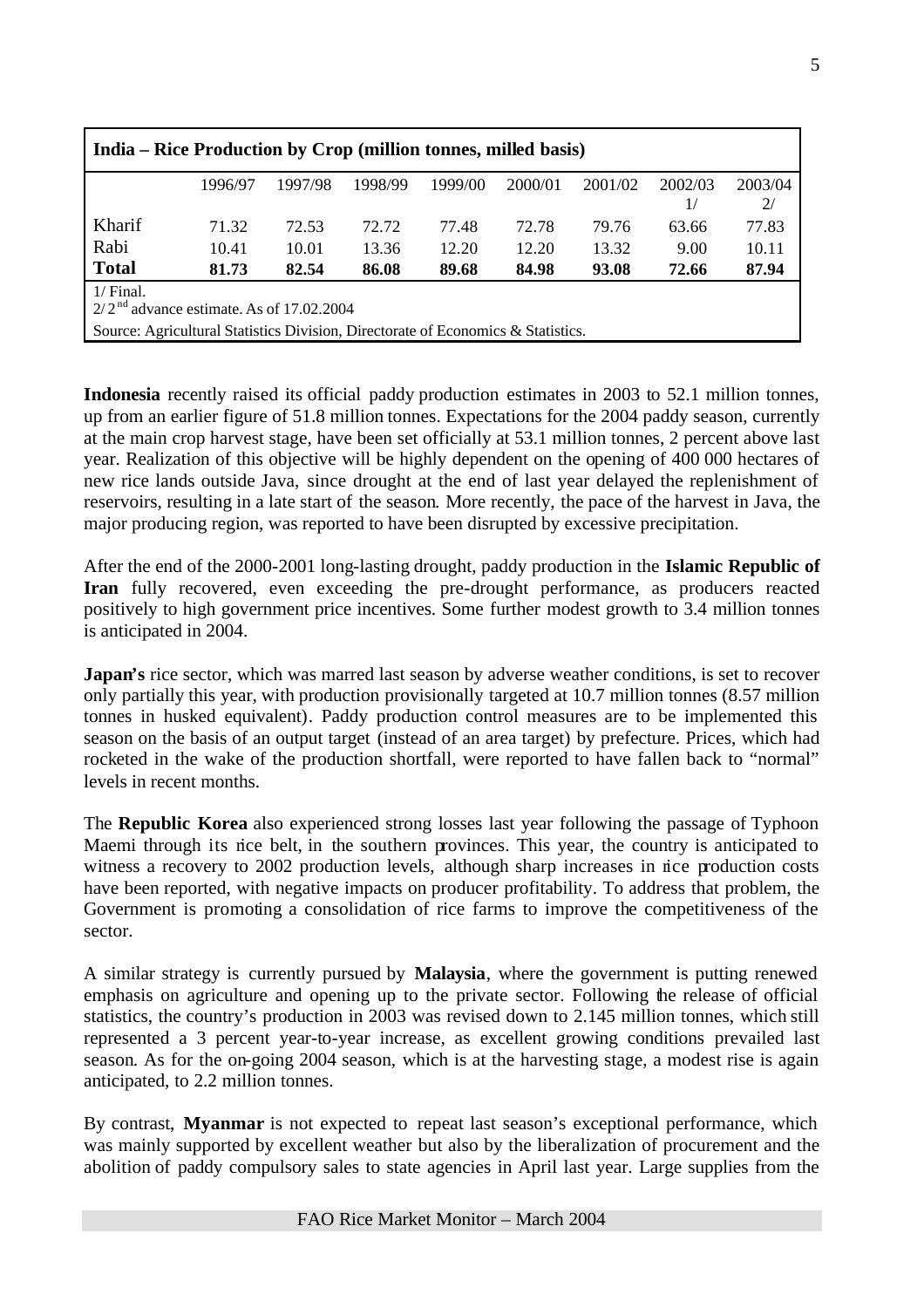2003 season combined with the six-month ban on exports imposed in January 2004 have reportedly driven down producer prices to below production cost levels. As a result, production this year is anticipated to fall to 23 million tonnes, down from 24.6 million tonnes in 2003.

**Pakistan** issued an official estimate of production in 2003 that shows a 600 000 tonnes year-toyear increase in output to 7.3 million tonnes, or close to the levels achieved before the 2001-2002 drought. The positive outcome reflects larger plantings arising from high prices and improved water availability in reservoirs, as most paddy fields are irrigated. Rice plantings for the 2004 season, to start in April-May, could expand further given the high prices currently prevailing in the country. As a result, barring adverse weather conditions, paddy production this season could expand further to 7.6 million tonnes.



The **Philippines** also released very high quarterly estimates of production, which have given rise to an output figure of over 14 million tonnes for 2003 (July-June 2003/04), an all time record. The good performance was attributed to the greater use of certified and hybrid seeds, improved application of basic inputs and favourable weather. According to the Department of Agriculture, paddy production should keep its momentum this season. Accordingly, FAO preliminary forecast has been set at 14.6 million tonnes in 2004, 4 percent above last season.

Insufficient rainfall since September last year in **Sri Lanka** is reported to have caused failure of the "Maha" main paddy crop in several districts, while severely depleting water reserves needed for the secondary "Yala" crop, which is normally planted in April. Pending a more accurate assessment of the impact of the drought, FAO forecasts a 10 percent fall in output to 2.8 million tonnes, this season.

About 240 000 hectares in the northern and north-eastern provinces in **Thailand** have also been suffering from a severe dry spell and authorities were reported advising farmers not to plant a second paddy crop in order to save water. Such developments would mainly affect the 2003 season production outcome, which continues to be officially estimated at 26.8 million tonnes. As for 2004, high domestic prices and continued strong demand for export are anticipated to foster a further expansion in output to 27.5 million tonnes. High domestic prices have undermined the scope of the official intervention programme, which had envisaged procuring some 9 million tonnes of rice from the 2003 main crop and 2.5 million tonnes of paddy from the second 2003 crop. Intervention paddy prices, which were set within the range of Bath 4 800 to 5 250 per tonne (US\$ 122 - 133 per tonne) are now below actual market prices of bath 5 600 – 5 700 per tonne (US\$ 142 - 144 per tonne)

**Vietnam's** paddy production estimate for the 2003 season, which is coming to a close, has been lowered slightly to 34.5 million tonnes from the previous forecast and now surpasses output in 2002 by a bare 100 000 tonnes. The lack of substantial growth last season largely reflects the impact of a lingering drought in northern and central provinces. As for the 2004 paddy season, transplanting of seedlings for the main winter/spring crop, which accounts for close to 50 percent of the seasonal output, is underway. Cold temperatures and water scarcities delayed the planting process in northern provinces, while harvesting in the South was reportedly peaking by mid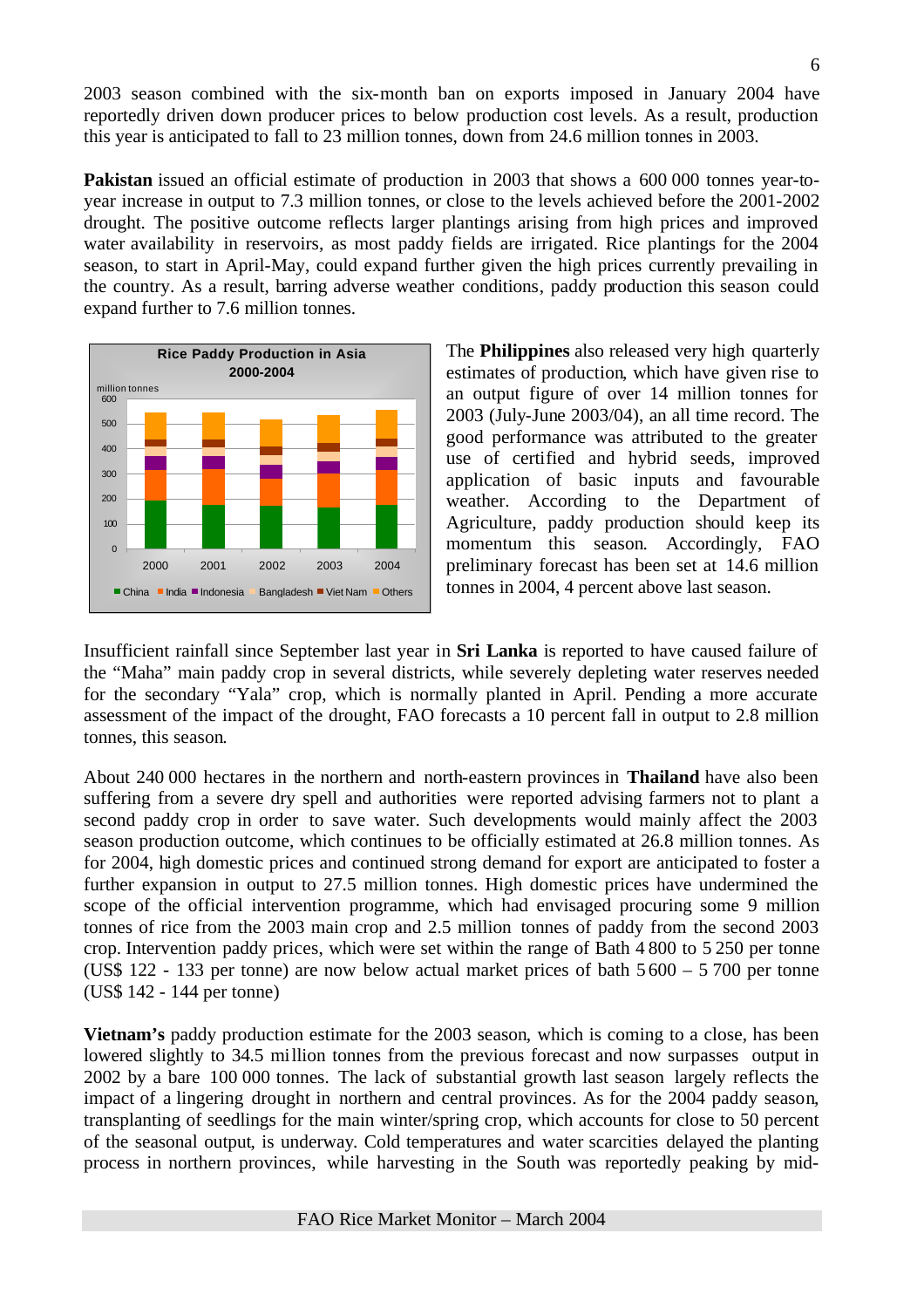March. Early prospects for the crop, which is the main source of supply for exports in the first half of the year, are not buoyant, with a contraction in plantings reported in the Mekong Delta. Overall production this year has been targeted at 34.2 million tonnes by the Ministry of Agriculture, slightly less than the present 2003 output estimate.

#### **I. 2. AFRICA**

#### **Marginal increase in production in 2004 currently anticipated**

In most of Africa, rice production-related activities are at a stand-still pending the arrival of the rains between May and July. This excludes countries south of the equator, where the 2004 main crops are already at an advanced stage of development.

Overall paddy production in the region in 2003 is confirmed in the order of 17.8 million tonnes, barely 2 percent above the previous season. Most of the increase stemmed from gains in **Egypt, Madagascar** and **Mali**, which gathered bumper crops. By contrast, production fell in **Cote d'Ivoire** and **Guinea**. Production in Africa in 2004 is tentatively forecast at 17.9 million tonnes, a mere 100 000 tonnes above the result in 2003.

As for the 2004 season, **Madagascar** is about to start harvesting its main crop. The country was hit by Cyclone Elita on 28 January and again on 3 February, causing severe damage in the western and south-eastern parts of the



country. One month later, the northern part of the country was again battered by Cyclone Gafilo. Pending an assessment of damage to rice crops about to be harvested, the country is forecast to gather about 2.65 million tonnes, down from 2.80 million tonnes last year, a fall which also takes into account the poor start of the 2004 season, over the last quarter of 2003 when generally drought conditions prevailed.

Although the rainfall was abundant in January in **Mozambique**, a long dry spell during the critical October-December period may have affected the paddy crop, especially in the Southern part of the country. However, the crop was reported to be progressing satisfactorily in the North and Central regions. As a result, the country's production in 2004 is currently forecast to decline marginally from the record output last year, to 190 00 tonnes.

Planting of the main paddy crop is about to be concluded in **Tanzania**. Following the 2003 poor cereal harvests, the country is facing serious food shortages. The situation is expected to improve somewhat over the current season, reflecting a more normal pattern of rainfall during the main crop growing cycle. As a result, the country is presently anticipated to harvest 750 000 tonnes, 100 000 tonnes more than last year.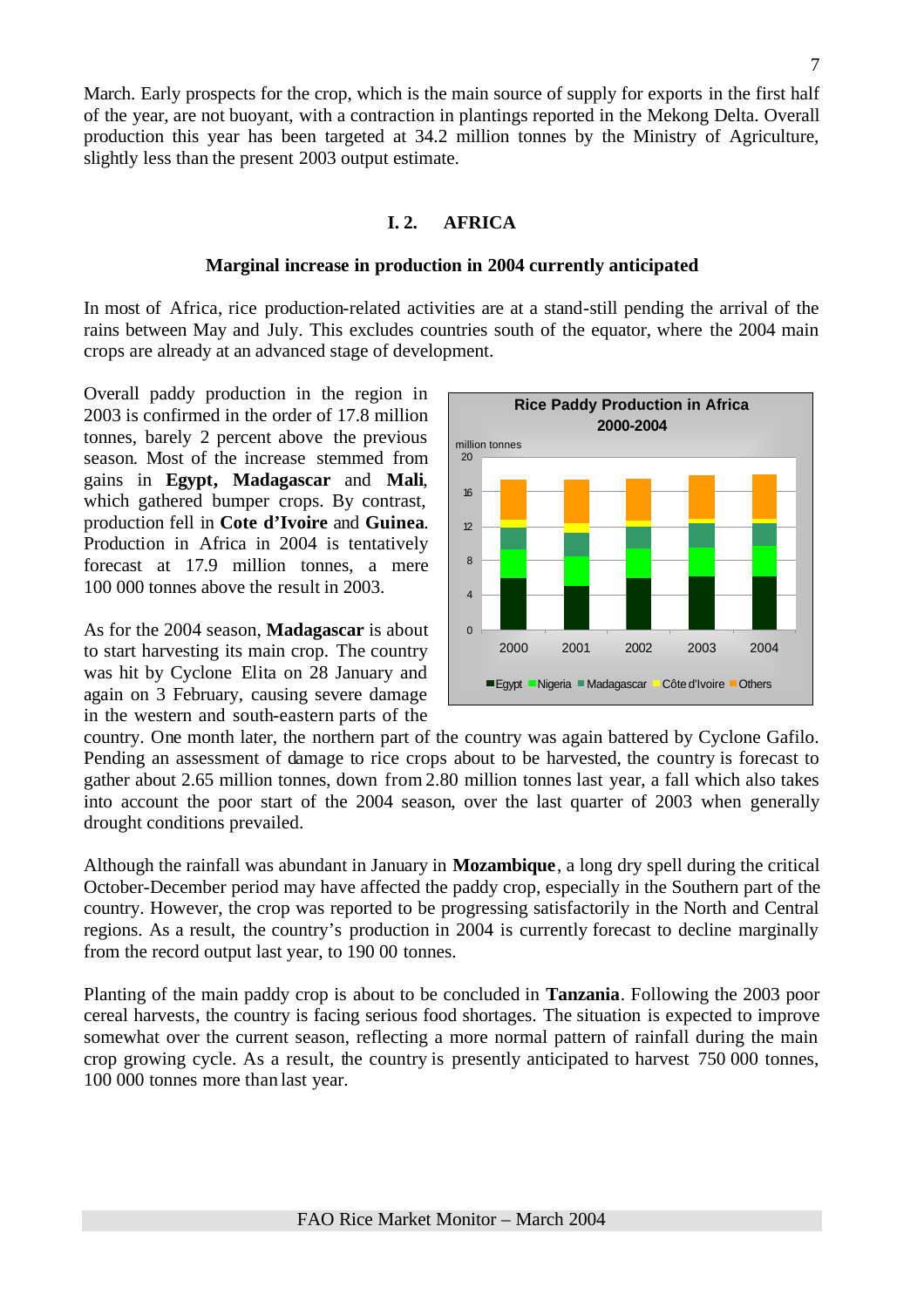#### **I.3. CENTRAL AMERICA AND THE CARIBBEAN**

#### **Positive prospects for production in 2004**

In Central America and the Caribbean, most countries are harvesting their second 2003 paddy crops, while planting of the 2004 crops should start around April, with the arrival of the rains. In 2003, the region gathered around 2.3 million tonnes of paddy, about unchanged from the preceding year. A 6 percent increase in 2004 to 2.4 million tonnes is currently foreseen.

In general, producers in the sub-region are expected to react to high international prices by expanding plantings in the coming season. Among the major producers, **Costa Rica** could raise production by 15 percent to 300 000 tonnes. Similarly, increases are anticipated in **Cuba**, **Nicaragua** and **Panama,** while a recovery is likely in the **Dominican Republic**, where excessive rainfall and flooding late last year caused large losses to the 2003 main crop. **Mexico** is also expected to respond positively to the introduction of a "target income" programme by the Federal Government in July last year. Under the programme, rice producers should



receive on their marketed output the difference between a standard market price and the targeted level, currently set at Pesos 2100 per tonne, equivalent to some US\$ 200. As a result, production in the country is expected to rise by about 11 percent to 280 000 tonnes.

#### **1.4. SOUTH AMERICA**

#### **Production to rebound sharply in 2004**

In South America, most countries are already in the process of reaping their paddy crops. In general growing conditions have been reported to be excellent, which has given rise to prospects of bumper harvests across the continent.

According to the latest estimates, 2003 paddy production in South America dropped by only 1 percent, to 19.7 million tonnes, as the outcome of the season was less negative than originally foreseen. Eventually, both **Argentina** and **Uruguay** managed to harvest about the same quantities as in 2002, while **Brazil**, the country most affected by adverse weather, only underwent a 2.5 percent contraction to 10.4 million tonnes. Large increases, on the other hand, were recorded in **Colombia**. Compared with the previous report, upward revisions were made to the 2003 production estimates of **Bolivia**, **Peru** and **Venezuela**.

In 2004, the region is anticipated to harvest 21.9 million tonnes of rice, 11 percent more than in 2003, reflecting a return to normal growing conditions and the effect of high prices last year, which stimulated planting. A sharp gain is foreseen in **Argentina**, where production could reach 940 000 tonnes, following a 29 percent increase in the area. **Bolivia** is also anticipated to record some increase, as favourable growing conditions prevailed. In **Brazil,** the latest February crop survey by CONAB detected large increases in rice plantings in the two major rice producing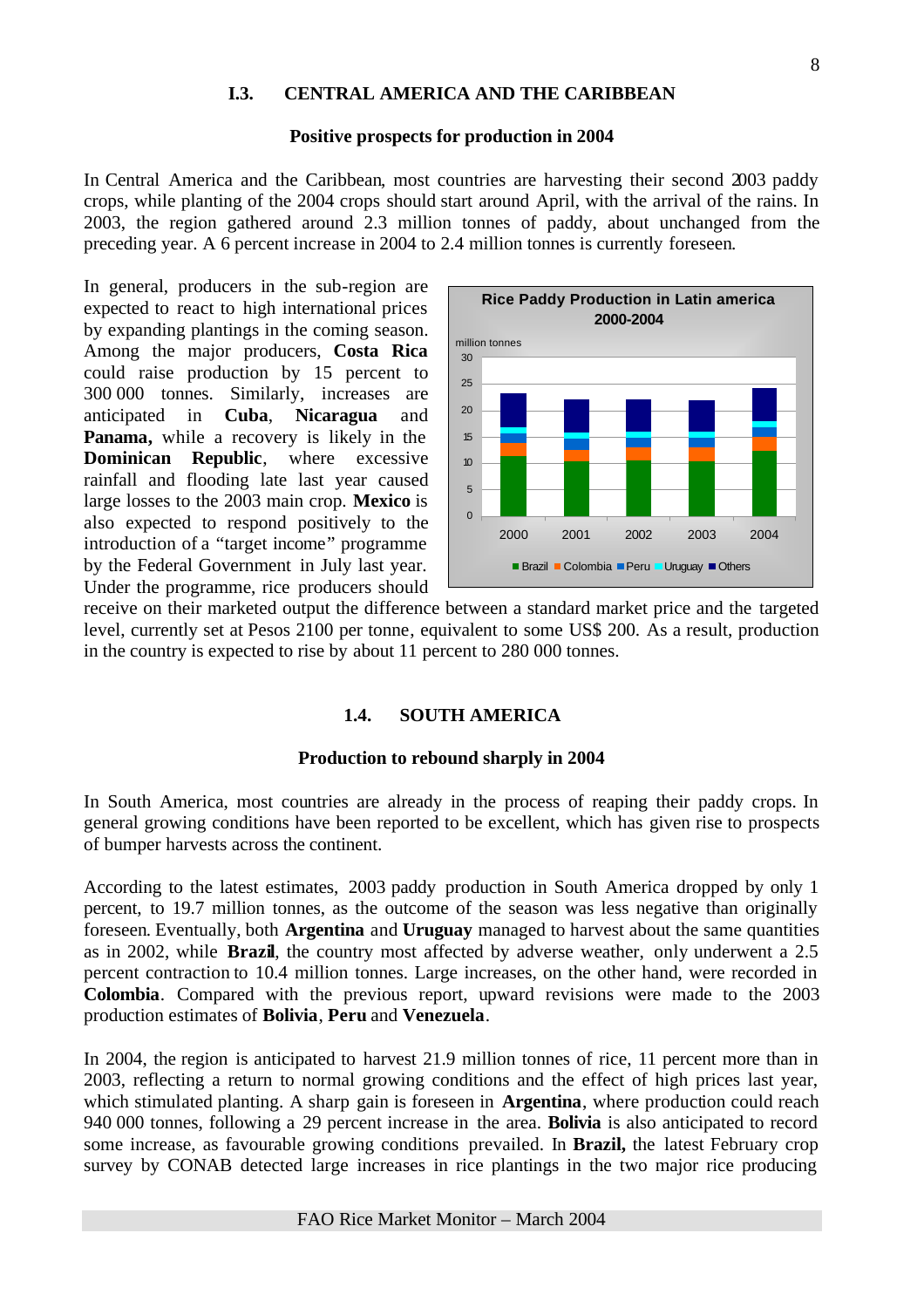States (Rio Grande do Sul and Mato Grosso). Overall, the area under rice is estimated to have increased by 12 percent from 3.2 to 3.6 million hectares, consistent with the high prices received by farmers in the preceding season. This expansion of plantings combined with favourable growing conditions has raised expectations of a bumper harvest in the country, in the order of 12.5 million tonnes, or 20 percent more than last year. **Uruguay** also faces similar positive conditions, which might boost output to 1.1 million tonnes. **Colombia** is anticipated to record some increase. By contrast, the season in **Ecuador, Peru** and **Suriname** might be impaired by drought conditions in the first quarter of the year.



#### **I.5. NORTH AMERICA**

#### **New Rice Production Record Forecast**

The 2004 season is still to start in the **United States.** Based on USDA projections, production in the coming season could reach a new record of 9.8 million tonnes, under the influence of the high prices prevailing in the country, which should stimulate interest in rice cultivation.

#### **1.6. OCEANIA**

#### **Output to remain well short of "normal" levels**

**Australia** is in the process of harvesting its 2004 paddy crop. Insufficient water availability, following one of the worse drought in memory, has constrained plantings again this year to well below the 150 000 hectares normally planted to rice. Nonetheless, the area could be expanded from 38 000 hectares in 2003 to 65 000 hectares this season. As a result, production is anticipated to reach some 600 000 tonnes, up from 391 000 tonnes in 2003, but still short of the 1.4 million tonnes that the country gathered on average between 2000 and 2002.

#### **1.7. EUROPE**

#### **Mixed Production Prospects**

In the **European Union,** the impact of the introduction of the new rice policy regime in September, when the 2004 season starts, is subject to much uncertainty, especially since the reform will bring about increased "decoupled" payme nts but also a halving of intervention prices. On a preliminary basis, production is forecast in the order of 2.7 million tonnes, little changed from 2003.

According to the **Russian Federation's** official statistics, the country gathered 448 000 tonnes in 2003, down 9 percent from the previous year, in the wake of adverse weather conditions. Assuming a return to normal weather conditions, a recovery is anticipated in 2004.

#### FAO Rice Market Monitor – March 2004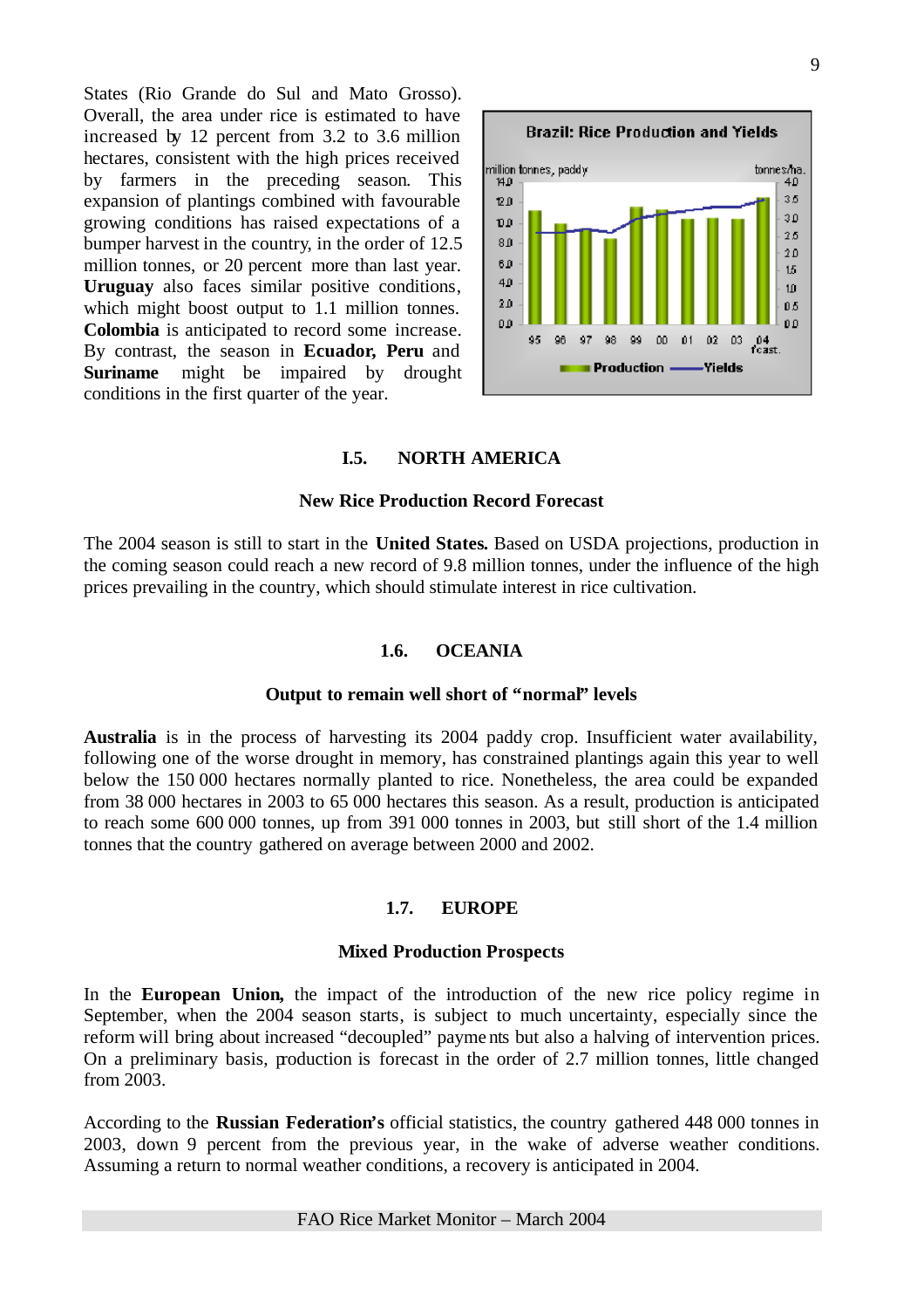By contrast, the outcome of the 2003 season was positive in **Ukraine**, where production has been estimated by the government at 84 000 tonnes, 15 percent more than in 2002. A similar level is expected in 2004.

#### **II. INTERNATIONAL TRADE**

#### **International trade in rice forecast to contract by some 2.5 million tonnes**

FAO forecast of international rice trade in calendar year 2004, which is largely influenced by the outcome of production from the 2003 paddy season, has been downgraded by 0.6 million tonnes compared with the previous report to 25.5 million tonnes, reflecting signs of growing supply tightness in exporting countries. The current forecast would imply a 2.5 million tonne contraction from the relatively high performance of 2003.

#### **II.1. EXPORTS**

#### **A further tightening of global export supplies anticipated**

The lowering of the 2004 forecast mainly reflects a worsening of export prospects for China and India, which more than offset some upward revisions for Thailand, Cambodia, Egypt, the United States and Uruguay.

A recent surge of domestic prices in **mainland China** is evidencing an increasing tightening of supplies and marring export prospects for the country, where rice exports are still subject to a government monopoly. The forecast for this year shipments has accordingly been cut by 500 000

tonnes to 1.5 million tonnes, substantially less than the 2.6 million tonnes exported last year. In **India**, steps have already been taken by the Food Corporation of India (FCI) to temporarily suspend sales for exports, pending an assessment of FCI buffer stocks, which were heavily depleted in the past two years. Logistical transportation problems, due to a shortage of railway wagons also contributed to the suspension of exports. The ban coincided with the passing of new regulations, which will allow exporters to purchase rice directly from farmers rather than exclusively through the FCI. Sales from the country are currently prospected to hover



around 2.5 million tonnes, down from 4.4 million tonnes in 2003. In January, **Myanmar** also prohibited exports for six months. As a result, the country's exports are forecast at 500 000 tonnes, little changed from last year but well below the country's potential. **United States'** shipments are expected to drop from 3.8 million tonnes to 3.2 million tonnes, constrained by high domestic prices and falling availabilities. Limited supply should also restrain sales from **Australia** to 200 000 tonnes, or about one third of "normal" levels. Similarly, exports from **Japan** and the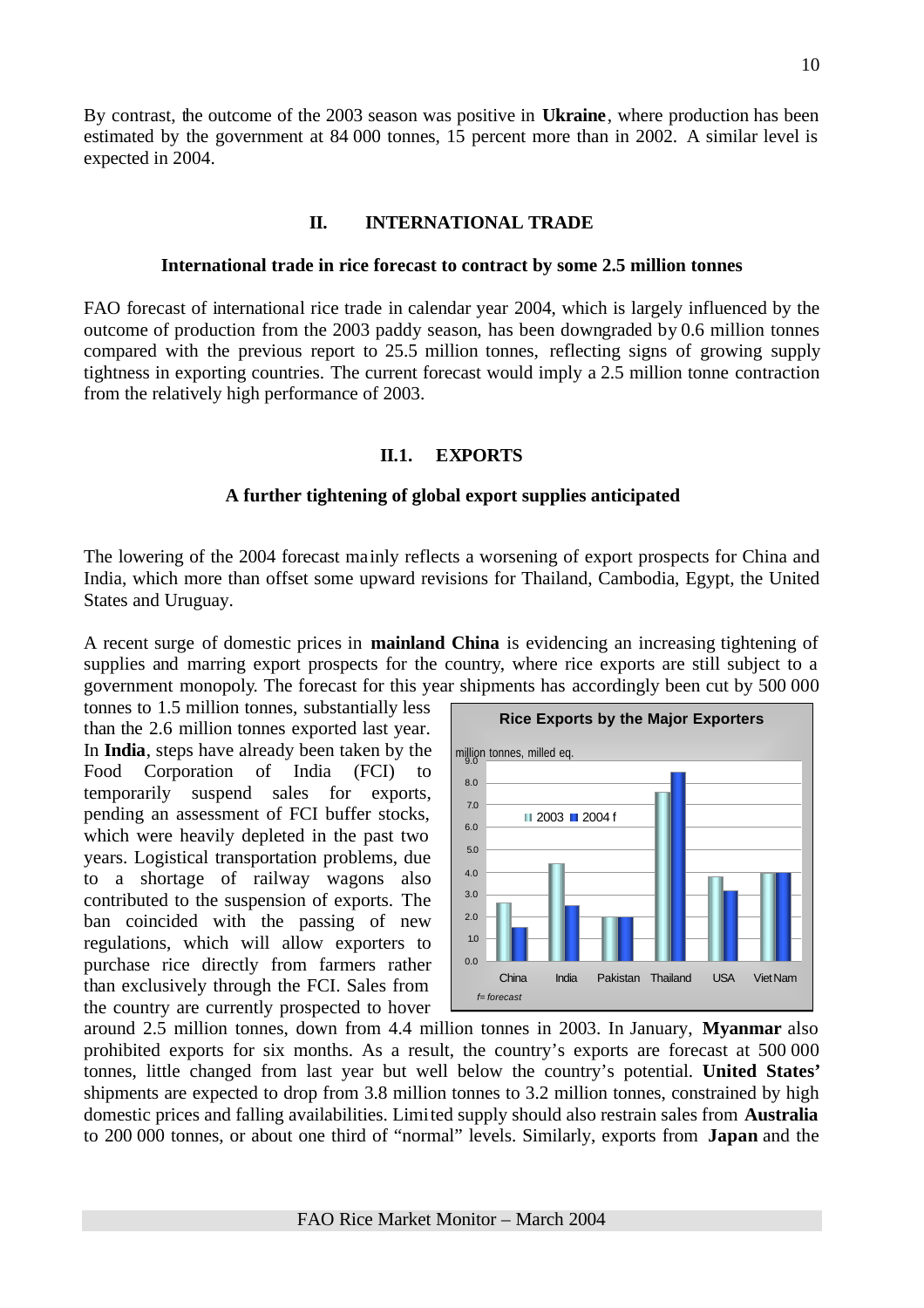**Republic of Korea**, the bulk of which corresponds to food aid, are anticipated to be smaller following last season's production shortfalls and dwindling stocks.

Shipments from **Pakistan** should remain of the order of 2 million tonnes, especially if the government maintains transportation subsidies. Like some other major exporters, the country is currently facing a very tight supply situation and has been reported to have approached India to purchase Irri rice to meet it export commitments. On the other hand, sales by **Thailand** and **Viet Nam**, the two major rice exporters, are officially foreseen to increase to 8.5 million tonnes and 4.0 million tonnes, respectively. **Vietnam's** export performance will depend critically on the size of the winter/spring crop currently at the harvest stage. Scarcity of supplies already prompted the Government to advise exporters to refrain from signing new contracts requiring deliveries before the next harvest, in June. In the rest of the world, favourable crops and higher international prices should boost shipments by **Argentina**, **Uruguay** and **Egypt**.

#### **II.1. IMPORTS**

#### **High prices and freight rates likely to dampen imports**

The lowering of the 2004 global import forecast reflects a number of adjustments that take into account the prospects of higher prices and freight rates and of reduced needs in those countries that revised their latest season production estimate upward. At the same time, imports by China were raised, following news of an intensification of trans-border movements of rice into the country.

Imports by Asian countries are now anticipated to fall from an overall 13.8 million tonnes in 2003 to 12.1 million tonnes this year, which is slightly more than envisaged in the January issue of the RMM. Since then, numerous changes have been made to this year import forecasts, as more



consolidated information was gathered on the latest crop situations. The most salient of these changes was the much higher import forecast for **China (mainland)**. This was raised from a previous 400 000 tonnes to at 1.2 million tonnes, or four times the volume taken in 2003 and the highest level since 1995. Domestic prices in the country have been subject to strong increases, reflecting a much tighter supply situation after four years of steady contraction in production and depletion of stocks. As a result, Chinese traders have intensified their purchases in neighbouring Vietnam and Thailand, a pattern that may persist until June, when China will start harvesting its early rice crop. Based on its WTO obligation, the import quota this year

should be set at 5.32 million tonnes, half for long grain and half for short and medium grain rice. By contrast, several traditional importers are anticipated to reduce their purchases compared with last year, often in reaction to the international price spree. Likewise, **Iraq**, where control over food grain procurement passed from the World Food Programme to the Iraq's Ministry of Trade as of 1st April, is anticipated to import 1.0 million tonnes, up from 700 000 tonnes last year. Given the drought problems that it is facing, **Sri Lanka** is also likely to buy more, especially after the Government removed the prior authorization requirement to rice imports.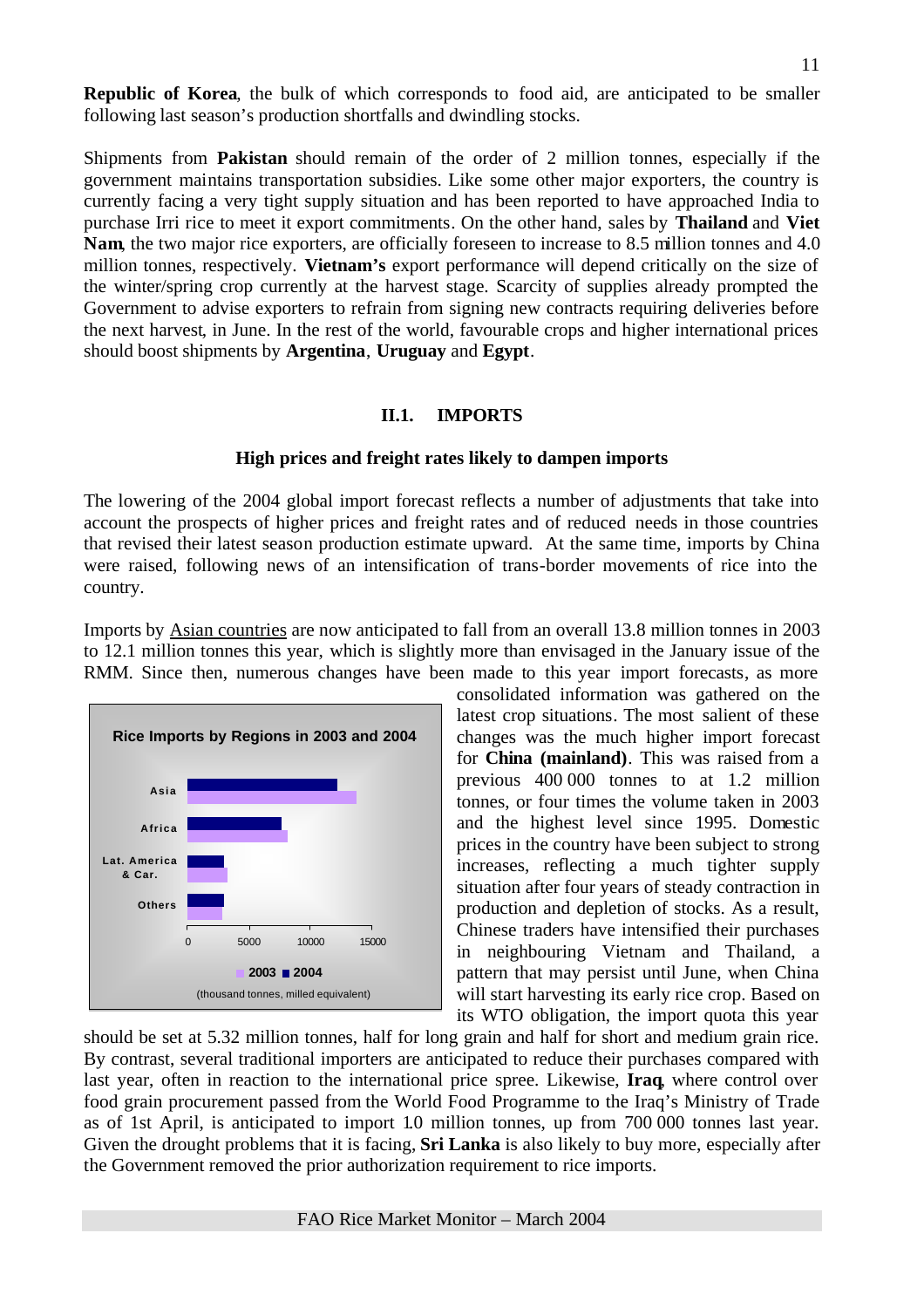By contrast, **Bangladesh** is anticipated to cut them from 1.6 million tonnes last year to 600 000 tonnes, following the excellent harvests reaped in 2003, notwithstanding a recent reduction of taxes on rice imports <sup>2</sup> . Deliveries to **Indonesia** are expected to be of the order of 2 million tonnes, unchanged from last report but 1 million tonnes less than in 2003. The year-to-year decline is consistent with the recently tightening of import restrictions, which included a ban on deliveries from January to June. The country is still likely to import over that period through Bulog, the state procurement agency, to help stabilize domestic rice prices after they surged by 25 percent. In March 2004, the **Islamic Republic of Iran** announced the opening of rice imports to the private sector, which will be subject to high tariffs (100 percent ad-valorem tariff plus a discretionary duty of Rial 1 500 per kg, equivalent to about US\$ 190 per tonne). The high tariff together with improved domestic availability are anticipated to reduce the need for external purchases, now forecast in the order of 500 000 tonnes. Reduced flows of food aid from major donors are likely to affect negatively rice deliveries to the **Democratic Republic of Korea,** which may fall to about 500 000 tonnes, down from 700 000 tonnes in 2003. Recently, the Government of the **Philippines** released its first forecast of imports for the year, which at 600 000 tonnes, would be 36 percent below the revised estimate of 935 000 tonnes last year. The drop reflects the excellent outlook for the 2003 paddy season combined with higher international prices and an intensification of controls to deter smuggling.

In Africa, overall rice imports are anticipated to fall for the second consecutive year, to 7.6 million tonnes, down from 8.1 million tonnes in 2003. Much of the decline should be on account of the **Cote d'Ivoire**, where the security situation has again worsened, but also of **Nigeria** and **Senegal,**  which are foreseen to face rising import prices (including shipping costs). **Tanzania's** official forecast also points to declining imports in 2004. However, the Government was recently reported to have reacted to the drought gripping the country by extending the cutback of import duties, due to be suspended in February, in an attempt to stimulate imports and avert serious food shortages. **Ghana** and **Madagascar** are also forecast to react to the production shortfalls by stepping up rice deliveries.

In Latin America and the Caribbean, a number of countries are in the process of negotiating Free Trade Agreement with the United States, including **Panama**, **Colombia**, and the **Dominican Republic**. The United States already entered into free trade agreements last December with **El Salvador**, **Guatemala**, **Honduras** and **Nicaragua**, which set the bases for a phasing out of duties on rice imports over 18 years.

Shipments to countries in the region are anticipated to decline from 3.3 million tonnes to 3.0 million tonnes, mainly reflecting smaller purchases by **Brazil.** According to the latest official forecasts, overall shipments to the country might drop from over 1 million tonnes in 2003 to 550 000 tonnes this year, reflecting the expectations of a bumper 2004 crop, together with a ban on unhusked rice imports from Asia in reaction to the Avian influenza outbreaks and the return to the Mercosur common external tariff that had been temporarily curtailed at the end of last year. By contrast, shipments to the **Dominican Republic** and **Peru** are foreseen to increase substantially, to compensate for smaller domestic supplies. In the first country, the government

 $\overline{a}$ 

 $2$  In July 2003, the Government cut the tariff on rice imports from 25 percent to 7.5 percent and, in December 2003, also abolished a 25 percent tax on mandatory letter of credit. As they stand now, rice imports are subject to the 7.5 percent ad-valorem duty, a 3 percent advance income tax and a development surcharge of 3.5 percent.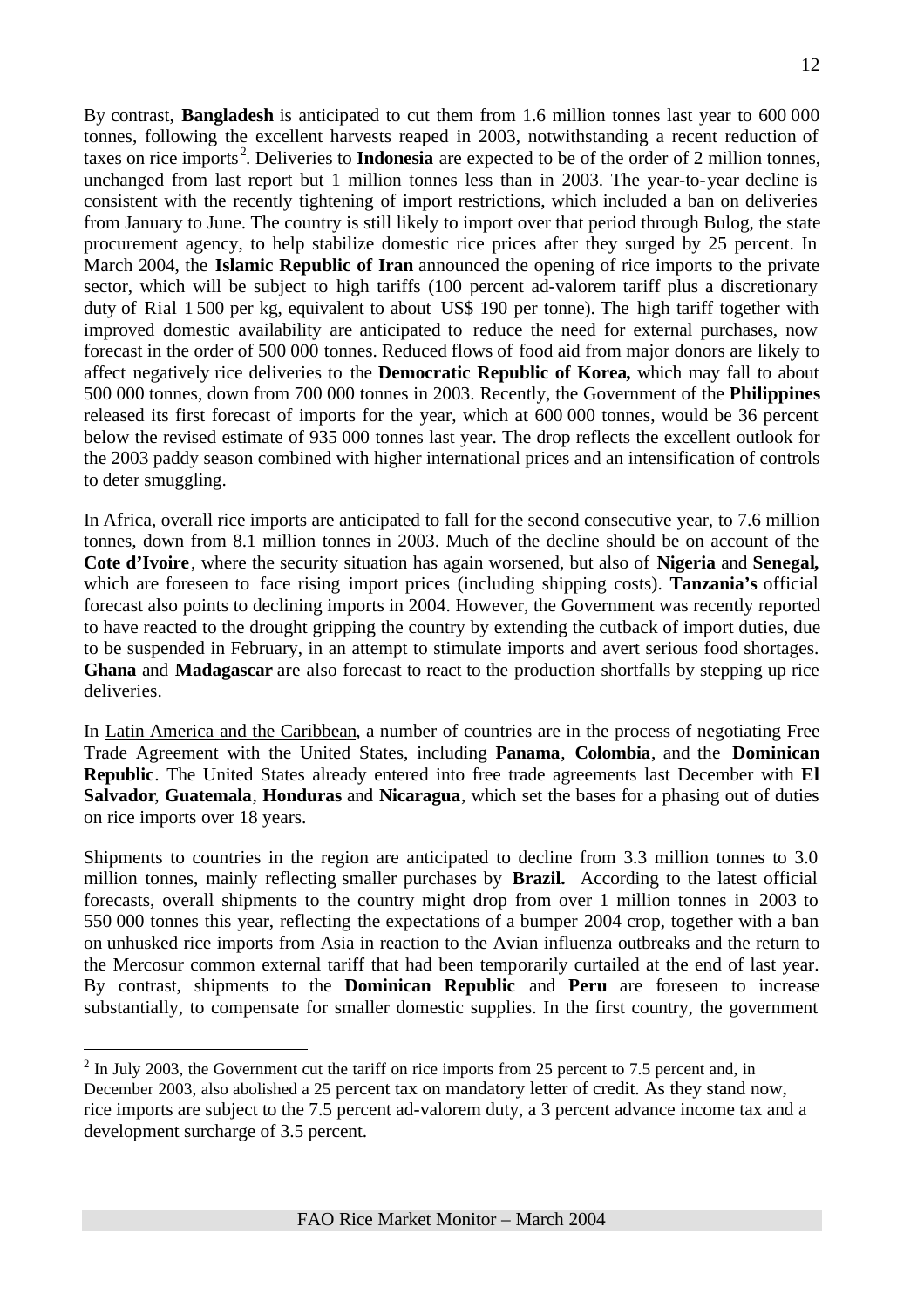import forecast this year has been set at 122 000 tonnes, the highest level on record. **Colombia** might also step up its purchases this year to some 100 000 tonnes. As of January 2004, rice imports will no longer be subject to prior approval by the Ministry of Agriculture nor to the requirement of prior purchases of domestically produced rice, under the "crop absorption" scheme. Instead, the country will rely on a Public Agricultural Tender Mechanism, whereby traders will need to purchase an "import right" through the National Agricultural Exchange, which will commit them to buy certain quantities from the next crop on the domestic market at predetermined prices. The basic provisions of the tender will be determined by a National Rice Council that will decide on the minimum relation between domestic purchases and imports (originally set at five tonnes of dry paddy of domestic purchases for one tonne of imports), the basic reference price for domestic purchases (set at the import parity price level at consumer centres, including the payments of tariffs). The Council will also make recommendations on the maximum volume of imports that will be eligible to the payment of duties under the Andean Price Band Mechanism (volume established at 180 000 tonnes for 2004), although this cannot be set below the WTO minimum access commitment of 75 118 tonnes, in milled equivalent. Volumes allowed will need to enter the country before 14 July, when the main rice harvest begins. Imports beyond the established quota will be permitted, but will be charged the full tariff of 80 percent.

In the rest of the world, deliveries to the **United States** are anticipated to be larger, attracted by high domestic prices. The **Russian Federation** is also foreseen to step up its purchases, especially since the 10 percent tariff would no longer be subject to a minimum value of  $\epsilon$ 30 per tonne as of 20 March. Imports to the **EU** are provisionally forecast to remain of the order of 700 000 tonnes, although the halving of intervention prices as of September 2004 might result in much lower variable import duties during the last four months of year.

#### **III. RICE STOCKS**

#### **Global carry over stocks down**

Since global rice utilization is again anticipated to outstrip production, global rice stocks are forecast to fall to 102 million tonnes at the close of the marketing seasons ending in 2004, down from 120 million tonnes last year, but unchanged from the previous report.

**China** should, again, account for most of the contraction, with the country end-of-season inventories expected to shrink from 78 million tonnes to 62 million tonnes. Concern over the rise in domestic prices recently prompted the Government to release supplies from its inventories and the north-eastern



province of Heilongjiang was reported to have sold 1 million tonnes from its stocks in a tender, to be followed up by a further 1.5 million tonne sale. Currently there is great uncertainty about the true level of the country's rice inventories, a large share of which is held by farmers for saving and food security purposes. As for rice public stocks, the Central Government policy in the late 1990s called on provincial government in rice-surplus producing provinces to permanently hold 6 month of the province consumption needs. Governments from rice-deficit provinces, on the other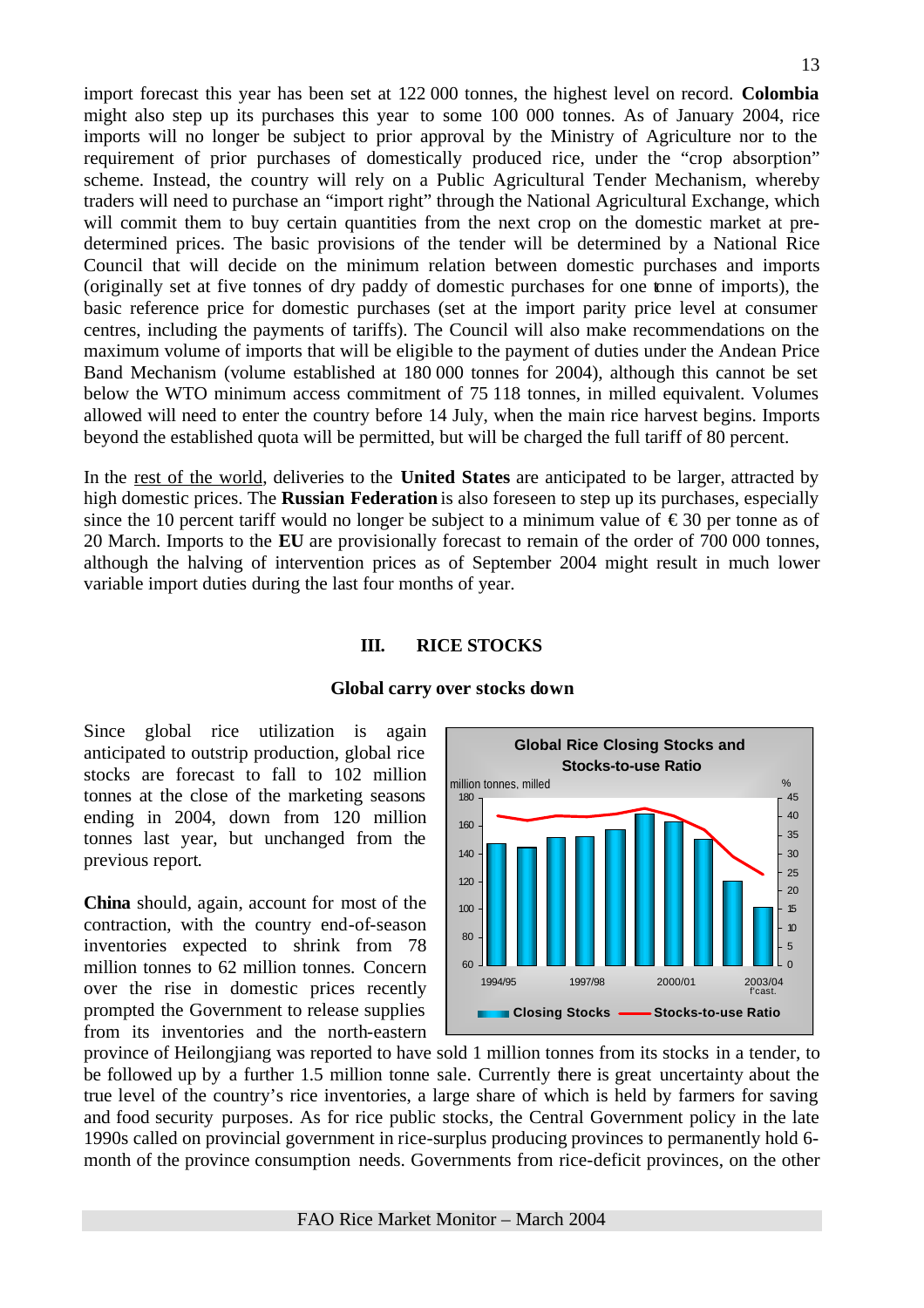hand, were asked to keep 3-month of their requirements in stocks. However, it is feared that the high opportunity cost of holding such grain combined with four consecutive year of production declines have dented substantially the country's rice reserves. Other exporting countries are anticipated to end their marketing season with lower inventories, in particular **Australia, Egypt, Thailand** and the **United States**. Rice stocks could diminish in some major importing countries, **including the Islamic Republic of Iran and the Philippines**, partly because of reduced imports prospects, as well as in **Japan**, the **Republic of Korea**, following last season production shortfalls.

By contrast, the 2003 bumper crop in **India** combined with smaller exports this year should help sustain an increase in closing inventories. As of 1<sup>st</sup> November, reserves appeared particularly scanty, with the FCI rice stock pile reported at a dismal low level of 5.7 million tonnes, compared with 20.5 million tonnes a year before. Export restrictions in **Myanmar** could also help a rebuilding of stocks, while little change in carryovers is currently forecast in **Vietnam**.

#### **IV. RICE INTERNATIONAL PRICES**

#### **International rice prices keep rising**

Rice prices recovered strongly over most of 2003, as reflected in the FAO all Rice Price Index  $(1998-2000=100)$  which averaged 82 for the whole year, up from 72 in 2002. The strength persisted in the first few months of 2004 as growing supply tightness in major exporting countries was evidenced. In March 2004, the index reached 109, the highest level since January 1999, and 8 points above the value reached last January.

Although the past few months coincided with the harvesting of the main paddy crops, prices have followed a rising trend, as several major importers were in search of rice. Within the high quality Indica rice segment, the price of Thai 100%B rice rose from US\$ 221 per tonne in January to US\$ 253 per tonne in March, with an even stronger increase reported for rice from Pakistan. As for the lower quality Indica, the Thai A1 Super quotations passed from US\$ 176



to US\$ 213 per tonne over the period, sustained by the withdrawal of Myanmar and India from the market.

However, prices for medium grain and fragrant rice weakened slightly between January and March, with the Japonica rice and the Aromatic price sub- indices losing 1 point and 2 points, respectively. International rice prices are expected to increase further in the coming months, especially if China, which will not harvest its early rice crop before June, intensifies its purchases.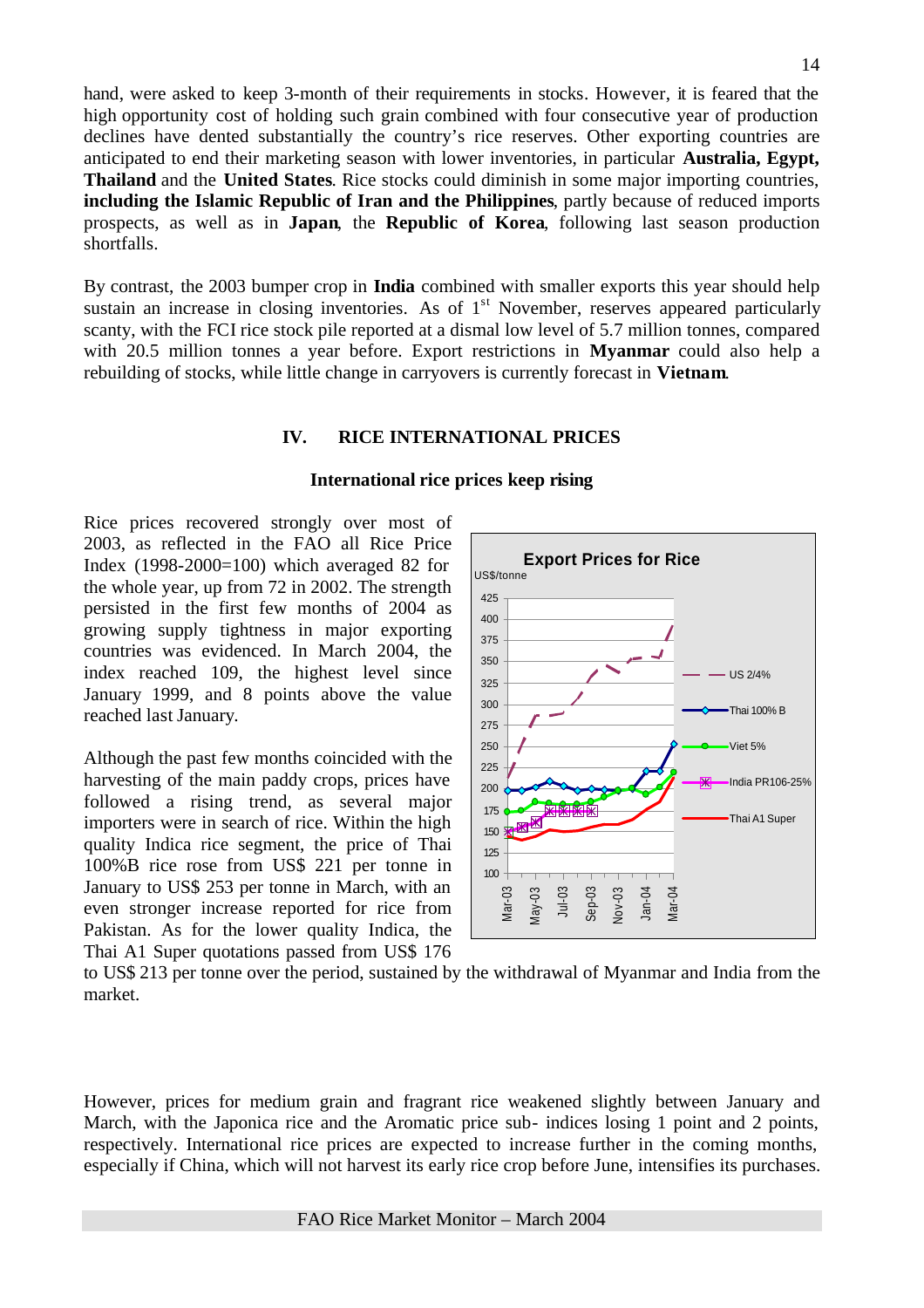|      |           | All<br><b>Rices</b> |             | <b>Indica</b> | <b>Japonica</b> | <b>Aromatic</b> |  |  |  |  |
|------|-----------|---------------------|-------------|---------------|-----------------|-----------------|--|--|--|--|
|      |           |                     | <b>High</b> | Low           |                 |                 |  |  |  |  |
|      |           | $1998 - 2000 = 100$ |             |               |                 |                 |  |  |  |  |
| 1999 |           | 101                 | 99          | 101           | 105             | 98              |  |  |  |  |
| 2000 |           | 84                  | 84          | 83            | 83              | 89              |  |  |  |  |
| 2001 |           | 74                  | 74          | 74            | 76              | 69              |  |  |  |  |
| 2002 |           | 72                  | 73          | 75            | 67              | 74              |  |  |  |  |
| 2003 |           | 82                  | 79          | 81            | 83              | 91              |  |  |  |  |
| 2003 | January   | 73                  | 72          | 75            | 67              | 83              |  |  |  |  |
|      | February  | 72                  | 72          | 75            | 65              | 85              |  |  |  |  |
|      | March     | 73                  | 73          | 75            | 67              | 91              |  |  |  |  |
|      | April     | 76                  | 76          | 77            | 72              | 90              |  |  |  |  |
|      | May       | 80                  | 79          | 79            | 79              | 92              |  |  |  |  |
|      | June      | 82                  | 80          | 81            | 81              | 96              |  |  |  |  |
|      | July      | 83                  | 80          | 80            | 83              | 96              |  |  |  |  |
|      | August    | 85                  | 82          | 82            | 86              | 98              |  |  |  |  |
|      | September | 86                  | 84          | 82            | 88              | 102             |  |  |  |  |
|      | October   | 89                  | 84          | 85            | 98              | 90              |  |  |  |  |
|      | November  | 90                  | 83          | 87            | 101             | 85              |  |  |  |  |
|      | December  | 96                  | 87          | 89            | 116             | 88              |  |  |  |  |
| 2004 | January   | 101                 | 90          | 94            | 120             | 98              |  |  |  |  |
|      | February  | 102                 | 92          | 99            | 118             | 96              |  |  |  |  |
|      | March     | 109                 | 101         | 111           | 119             | 96              |  |  |  |  |
| 2003 | Jan.-Mar. | 73                  | 72          | 75            | 66              | 86              |  |  |  |  |
| 2004 | Jan.-Mar. | 104                 | 94          | 101           | 119             | 96              |  |  |  |  |

*Source : FAO* 

*N.B. - The FAO Rice Price Index is based on 16 rice export quotations. "Quality" is defined by the percentage of broken kernels, with high (low) quality referring to rice with less (equal to or more) than 20 percent brokens. The Sub-Index for Aromatic Rice follows movements in prices of Basmati and Fragrant rice.*



130

1998-2000=100

The pressure would be mitigated, however, should Myanmar or India lift their rice export restrictions.

Aromatic

Japonica

Indica: High **Quality** Indica: Low **Quality** 

**FAO Price Indices for Rice**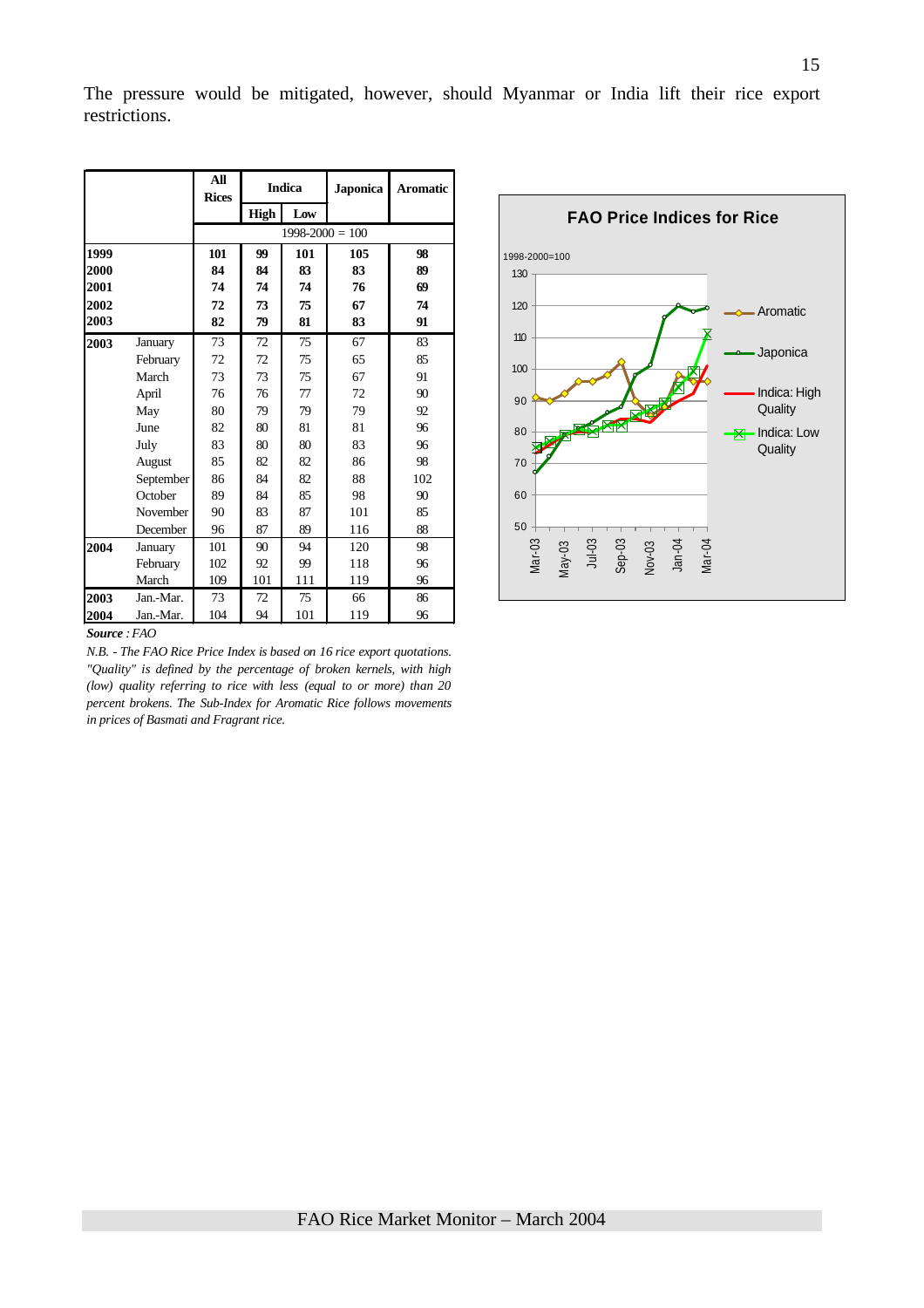| <b>EXPORT PRICES FOR RICE</b>                                            |        |           |             |      |       |                     |     |              |               |                |          |
|--------------------------------------------------------------------------|--------|-----------|-------------|------|-------|---------------------|-----|--------------|---------------|----------------|----------|
|                                                                          |        | U.S. 2/4% |             |      |       |                     |     | Thai         | U.S. 2/4%     |                | Thai     |
|                                                                          | Thai   | Long      | <b>Viet</b> | Thai | India | <b>Viet</b>         | Pak | ${\bf A1}$   | <b>Medium</b> | Pak            | Fragrant |
|                                                                          | 100% B | grain     | 5%          | 25%  | 25%   | 25%                 | 25% | <b>Super</b> | Grain         | <b>Basmati</b> | 100%     |
|                                                                          | 1/     |           |             |      |       |                     |     | 21           | 3/            | $\overline{4}$ |          |
|                                                                          |        |           |             |      |       | US \$/tonne, f.o.b. |     |              |               |                |          |
| 1999                                                                     | 253    | 333       | 228         | 215  | 237   | 204                 | 206 | 192          | 405           | 486            | 397      |
| 2000                                                                     | 207    | 271       | 183         | 172  | 232   | 159                 | 163 | 143          | 289           | 418            | 428      |
| 2001                                                                     | 177    | 264       | 166         | 153  | 185   | 148                 | 148 | 135          | 256           | 332            | 275      |
| 2002                                                                     | 197    | 207       | 187         | 171  | 140   | 168                 | 159 | 151          | 219           | 366            | 306      |
| 2003                                                                     | 201    | 284       | 183         | 176  | 166   | 167                 | 175 | 151          | 310           | 357            | 449      |
| 2003                                                                     |        |           |             |      |       |                     |     |              |               |                |          |
| January                                                                  | 203    | 204       | 172         | 177  | 150   | 161                 | 156 | 151          | 213           | 369            | 337      |
| February                                                                 | 201    | 200       | 171         | 176  | 150   | 161                 | 160 | 149          | 197           | 369            | 355      |
| March                                                                    | 198    | 212       | 173         | 172  | 150   | 162                 | 162 | 144          | 204           | 369            | 438      |
| April                                                                    | 198    | 251       | 175         | 171  | 155   | 163                 | 175 | 140          | 249           | 336            | 442      |
| May                                                                      | 202    | 287       | 185         | 173  | 161   | 168                 | 178 | 143          | 284           | 336            | 460      |
| June                                                                     | 209    | 287       | 183         | 180  | 175   | 164                 | 178 | 153          | 298           | n.a.           | 486      |
| July                                                                     | 203    | 289       | 182         | 176  | 175   | 162                 | 179 | 149          | 309           | n.a.           | 482      |
| August                                                                   | 198    | 305       | 182         | 172  | 175   | 162                 | 187 | 151          | 309           | n.a.           | 488      |
| September                                                                | 201    | 333       | 185         | 176  | 175   | 166                 | 185 | 155          | n.a.          | n.a.           | 543      |
| October                                                                  | 199    | 348       | 191         | 179  | n.a.  | 173                 | 175 | 158          | 419           | n.a.           | 485      |
| November                                                                 | 197    | 337       | 198         | 178  | n.a.  | 179                 | 176 | 159          | 448           | n.a.           | 429      |
| December                                                                 | 201    | 354       | 200         | 180  | n.a.  | 180                 | 186 | 164          | 463           | n.a.           | 450      |
| 2004                                                                     |        |           |             |      |       |                     |     |              |               |                |          |
| January                                                                  | 221    | 357       | 193         | 195  | n.a.  | 178                 | 203 | 176          | 471           | 449            | 510      |
| February                                                                 | 221    | 355       | 202         | 200  | n.a.  | 188                 | 212 | 184          | 457           | 449            | 488      |
| March                                                                    | 253    | 397       | 219         | 232  | n.a.  | 204                 | 238 | 213          | 452           | 449            | 495      |
| 2003 Jan.-Mar.                                                           | 201    | 205       | 172         | 175  | 150   | 161                 | 159 | 148          | 205           | 369            | 377      |
| 2004 Jan.-Mar.                                                           | 232    | 370       | 205         | 209  | n.a.  | 190                 | 218 | 191          | 460           | 449            | 498      |
| <b>Sources:</b> Jackson Son & Co. (London) Ltd. and other public sources |        |           |             |      |       |                     |     |              |               |                |          |

**Sources**: Jackson Son & Co. (London) Ltd. and other public sources.

1/ White rice, 100% second grade, f.o.b. Bangkok. 2/ White brokens rice. 3/ F.A.S. basis. 4/ Basmati ordinary, f.o.b. Karachi.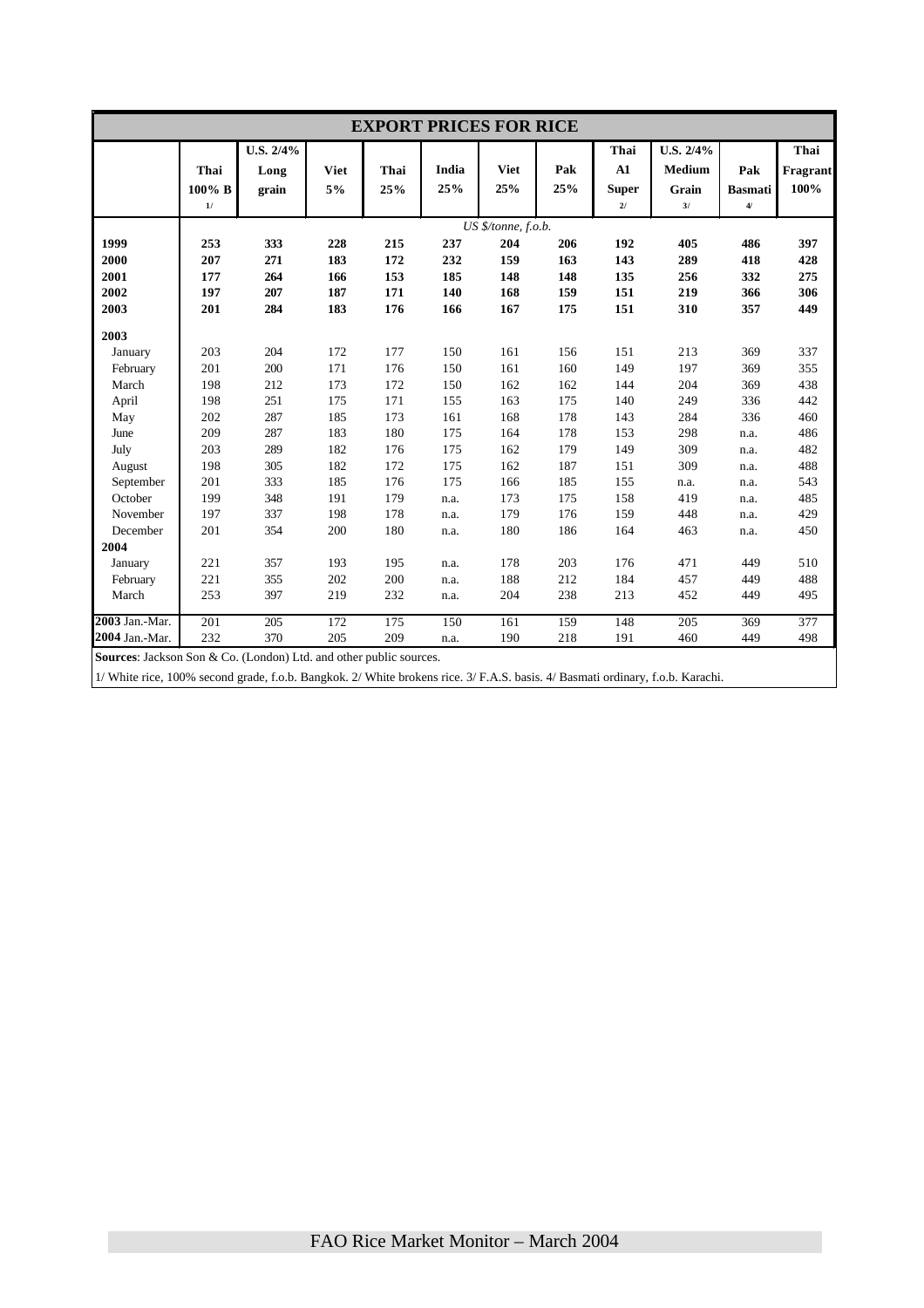| million tonnes<br>million tonnes, milled<br><b>WORLD</b><br>590.5<br><b>WORLD</b><br>28.1<br>28.0<br>571.4<br>612.8<br>545.8<br>567.4<br>587.5<br>Developing countries<br>24.0<br>23.7<br>Developing countries<br>25.7<br>23.1<br>25.3<br>Developed countries<br>4.1<br>4.3<br>Developed countries<br><b>ASIA</b><br>517.7<br>538.1<br>556.8<br><b>ASIA</b><br>14.2<br>13.8<br>39.5<br>40.5<br>Bangladesh<br>0.5<br>Bangladesh<br>38.2<br>1.6<br>Cambodia<br>3.8<br>4.7<br>4.7<br>China 1/<br>0.3<br>0.4<br>3.5<br>China $1/$<br>176.3<br>167.5<br>178.8<br>Indonesia<br>3.0<br>India<br>109.0<br>131.9<br>136.0<br>1.0<br>0.7<br>Iran, Islamic Rep. of<br>51.5<br>52.1<br>53.1<br>0.7<br>0.7<br>Indonesia<br>Japan<br>3.1<br>3.3<br>3.4<br>0.6<br>Iran, Islamic Rep. of<br>Malaysia<br>0.6<br>9.7<br>10.7<br>Philippines<br>0.9<br>Japan<br>11.1<br>1.3<br>Korea Rep. of<br>6.7<br>6.0<br>6.7<br>Saudi Arabia<br>0.8<br>0.8<br>22.8<br>24.6<br>23.0<br>Myanmar<br>Sri Lanka<br>0.1<br>0.1<br>Pakistan<br>6.7<br>7.3<br>7.6<br>8.5<br><b>AFRICA</b><br>8.1<br>Philippines<br>13.0<br>14.0<br>14.6<br>Sri Lanka<br>2.9<br>3.1<br>2.8<br>Côte d'Ivoire<br>1.0<br>1.1<br>27.5<br>Thailand<br>25.6<br>26.8<br>Nigeria<br>1.8<br>1.5<br>Viet Nam<br>34.4<br>34.5<br>34.2<br>Senegal<br>0.8<br>0.6<br>South Africa<br>0.8<br>0.6<br><b>AFRICA</b><br>17.5<br>17.8<br>17.9<br><b>SOUTH AMERICA</b><br>0.7<br>1.4<br>North Africa<br>6.0<br>6.2<br>6.2<br><b>Brazil</b><br>0.6<br>1.1<br>6.2<br>6.2<br>Peru<br>0.0<br>0.0<br>Egypt<br>6.0<br>Sub-Saharan Africa<br>11.5<br>11.6<br>11.6<br><b>NORTH &amp; C. AMERICA</b><br>2.5<br>2.6<br>Western Africa<br>7.1<br>7.1<br>7.2<br>Mexico<br>0.5<br>0.5<br>Côte d'Ivoire<br>0.7<br>0.5<br>0.5<br>0.8<br><b>EUROPE</b><br>1.8<br>1.7<br>Guinea<br>0.8<br>0.8<br>0.7<br>$\mathcal{D}'$<br>0.7<br>0.7<br>Mali<br>1.0<br>1.0<br>EC<br>3.4<br>Nigeria<br>3.4<br>3.5<br><b>OCEANIA</b><br>0.3<br>0.4<br>Central Africa<br>0.4<br>0.4<br>0.4<br>Eastern Africa<br>0.9<br>1.1<br>1.0<br>Tanzania<br>0.8<br>0.7<br>0.8<br>Southern Africa<br>2.9<br>3.1<br>3.0<br>2.7<br>Madagascar<br>2.6<br>2.8<br>0.2<br>0.2<br>0.2<br>Mozambique<br><b>WORLD EXPORTS OF RICE</b><br><b>CENTRAL AMERICA</b><br>2.3<br>2.3<br>2.4<br>2002<br>2003<br>0.3<br>0.3<br>Mexico<br>0.2 | 25.5<br>21.3<br>4.3<br>12.1<br>0.6<br>1.4<br>2.0<br>0.5<br>0.7<br>0.5<br>0.6<br>0.8<br>0.1<br>7.6<br>0.8<br>1.3<br>0.6<br>0.8<br>1.0<br>0.6<br>0.1 |
|-------------------------------------------------------------------------------------------------------------------------------------------------------------------------------------------------------------------------------------------------------------------------------------------------------------------------------------------------------------------------------------------------------------------------------------------------------------------------------------------------------------------------------------------------------------------------------------------------------------------------------------------------------------------------------------------------------------------------------------------------------------------------------------------------------------------------------------------------------------------------------------------------------------------------------------------------------------------------------------------------------------------------------------------------------------------------------------------------------------------------------------------------------------------------------------------------------------------------------------------------------------------------------------------------------------------------------------------------------------------------------------------------------------------------------------------------------------------------------------------------------------------------------------------------------------------------------------------------------------------------------------------------------------------------------------------------------------------------------------------------------------------------------------------------------------------------------------------------------------------------------------------------------------------------------------------------------------------------------------------------------------------------------------------------------------------------------------------------------------------------------------------------------------------------------------------------------------------------------------------------------------------------------------------------|----------------------------------------------------------------------------------------------------------------------------------------------------|
|                                                                                                                                                                                                                                                                                                                                                                                                                                                                                                                                                                                                                                                                                                                                                                                                                                                                                                                                                                                                                                                                                                                                                                                                                                                                                                                                                                                                                                                                                                                                                                                                                                                                                                                                                                                                                                                                                                                                                                                                                                                                                                                                                                                                                                                                                                 |                                                                                                                                                    |
|                                                                                                                                                                                                                                                                                                                                                                                                                                                                                                                                                                                                                                                                                                                                                                                                                                                                                                                                                                                                                                                                                                                                                                                                                                                                                                                                                                                                                                                                                                                                                                                                                                                                                                                                                                                                                                                                                                                                                                                                                                                                                                                                                                                                                                                                                                 |                                                                                                                                                    |
|                                                                                                                                                                                                                                                                                                                                                                                                                                                                                                                                                                                                                                                                                                                                                                                                                                                                                                                                                                                                                                                                                                                                                                                                                                                                                                                                                                                                                                                                                                                                                                                                                                                                                                                                                                                                                                                                                                                                                                                                                                                                                                                                                                                                                                                                                                 |                                                                                                                                                    |
|                                                                                                                                                                                                                                                                                                                                                                                                                                                                                                                                                                                                                                                                                                                                                                                                                                                                                                                                                                                                                                                                                                                                                                                                                                                                                                                                                                                                                                                                                                                                                                                                                                                                                                                                                                                                                                                                                                                                                                                                                                                                                                                                                                                                                                                                                                 |                                                                                                                                                    |
|                                                                                                                                                                                                                                                                                                                                                                                                                                                                                                                                                                                                                                                                                                                                                                                                                                                                                                                                                                                                                                                                                                                                                                                                                                                                                                                                                                                                                                                                                                                                                                                                                                                                                                                                                                                                                                                                                                                                                                                                                                                                                                                                                                                                                                                                                                 |                                                                                                                                                    |
|                                                                                                                                                                                                                                                                                                                                                                                                                                                                                                                                                                                                                                                                                                                                                                                                                                                                                                                                                                                                                                                                                                                                                                                                                                                                                                                                                                                                                                                                                                                                                                                                                                                                                                                                                                                                                                                                                                                                                                                                                                                                                                                                                                                                                                                                                                 |                                                                                                                                                    |
|                                                                                                                                                                                                                                                                                                                                                                                                                                                                                                                                                                                                                                                                                                                                                                                                                                                                                                                                                                                                                                                                                                                                                                                                                                                                                                                                                                                                                                                                                                                                                                                                                                                                                                                                                                                                                                                                                                                                                                                                                                                                                                                                                                                                                                                                                                 |                                                                                                                                                    |
|                                                                                                                                                                                                                                                                                                                                                                                                                                                                                                                                                                                                                                                                                                                                                                                                                                                                                                                                                                                                                                                                                                                                                                                                                                                                                                                                                                                                                                                                                                                                                                                                                                                                                                                                                                                                                                                                                                                                                                                                                                                                                                                                                                                                                                                                                                 |                                                                                                                                                    |
|                                                                                                                                                                                                                                                                                                                                                                                                                                                                                                                                                                                                                                                                                                                                                                                                                                                                                                                                                                                                                                                                                                                                                                                                                                                                                                                                                                                                                                                                                                                                                                                                                                                                                                                                                                                                                                                                                                                                                                                                                                                                                                                                                                                                                                                                                                 |                                                                                                                                                    |
|                                                                                                                                                                                                                                                                                                                                                                                                                                                                                                                                                                                                                                                                                                                                                                                                                                                                                                                                                                                                                                                                                                                                                                                                                                                                                                                                                                                                                                                                                                                                                                                                                                                                                                                                                                                                                                                                                                                                                                                                                                                                                                                                                                                                                                                                                                 |                                                                                                                                                    |
|                                                                                                                                                                                                                                                                                                                                                                                                                                                                                                                                                                                                                                                                                                                                                                                                                                                                                                                                                                                                                                                                                                                                                                                                                                                                                                                                                                                                                                                                                                                                                                                                                                                                                                                                                                                                                                                                                                                                                                                                                                                                                                                                                                                                                                                                                                 |                                                                                                                                                    |
|                                                                                                                                                                                                                                                                                                                                                                                                                                                                                                                                                                                                                                                                                                                                                                                                                                                                                                                                                                                                                                                                                                                                                                                                                                                                                                                                                                                                                                                                                                                                                                                                                                                                                                                                                                                                                                                                                                                                                                                                                                                                                                                                                                                                                                                                                                 |                                                                                                                                                    |
|                                                                                                                                                                                                                                                                                                                                                                                                                                                                                                                                                                                                                                                                                                                                                                                                                                                                                                                                                                                                                                                                                                                                                                                                                                                                                                                                                                                                                                                                                                                                                                                                                                                                                                                                                                                                                                                                                                                                                                                                                                                                                                                                                                                                                                                                                                 |                                                                                                                                                    |
|                                                                                                                                                                                                                                                                                                                                                                                                                                                                                                                                                                                                                                                                                                                                                                                                                                                                                                                                                                                                                                                                                                                                                                                                                                                                                                                                                                                                                                                                                                                                                                                                                                                                                                                                                                                                                                                                                                                                                                                                                                                                                                                                                                                                                                                                                                 |                                                                                                                                                    |
|                                                                                                                                                                                                                                                                                                                                                                                                                                                                                                                                                                                                                                                                                                                                                                                                                                                                                                                                                                                                                                                                                                                                                                                                                                                                                                                                                                                                                                                                                                                                                                                                                                                                                                                                                                                                                                                                                                                                                                                                                                                                                                                                                                                                                                                                                                 |                                                                                                                                                    |
|                                                                                                                                                                                                                                                                                                                                                                                                                                                                                                                                                                                                                                                                                                                                                                                                                                                                                                                                                                                                                                                                                                                                                                                                                                                                                                                                                                                                                                                                                                                                                                                                                                                                                                                                                                                                                                                                                                                                                                                                                                                                                                                                                                                                                                                                                                 |                                                                                                                                                    |
|                                                                                                                                                                                                                                                                                                                                                                                                                                                                                                                                                                                                                                                                                                                                                                                                                                                                                                                                                                                                                                                                                                                                                                                                                                                                                                                                                                                                                                                                                                                                                                                                                                                                                                                                                                                                                                                                                                                                                                                                                                                                                                                                                                                                                                                                                                 |                                                                                                                                                    |
|                                                                                                                                                                                                                                                                                                                                                                                                                                                                                                                                                                                                                                                                                                                                                                                                                                                                                                                                                                                                                                                                                                                                                                                                                                                                                                                                                                                                                                                                                                                                                                                                                                                                                                                                                                                                                                                                                                                                                                                                                                                                                                                                                                                                                                                                                                 |                                                                                                                                                    |
|                                                                                                                                                                                                                                                                                                                                                                                                                                                                                                                                                                                                                                                                                                                                                                                                                                                                                                                                                                                                                                                                                                                                                                                                                                                                                                                                                                                                                                                                                                                                                                                                                                                                                                                                                                                                                                                                                                                                                                                                                                                                                                                                                                                                                                                                                                 |                                                                                                                                                    |
|                                                                                                                                                                                                                                                                                                                                                                                                                                                                                                                                                                                                                                                                                                                                                                                                                                                                                                                                                                                                                                                                                                                                                                                                                                                                                                                                                                                                                                                                                                                                                                                                                                                                                                                                                                                                                                                                                                                                                                                                                                                                                                                                                                                                                                                                                                 |                                                                                                                                                    |
|                                                                                                                                                                                                                                                                                                                                                                                                                                                                                                                                                                                                                                                                                                                                                                                                                                                                                                                                                                                                                                                                                                                                                                                                                                                                                                                                                                                                                                                                                                                                                                                                                                                                                                                                                                                                                                                                                                                                                                                                                                                                                                                                                                                                                                                                                                 |                                                                                                                                                    |
|                                                                                                                                                                                                                                                                                                                                                                                                                                                                                                                                                                                                                                                                                                                                                                                                                                                                                                                                                                                                                                                                                                                                                                                                                                                                                                                                                                                                                                                                                                                                                                                                                                                                                                                                                                                                                                                                                                                                                                                                                                                                                                                                                                                                                                                                                                 |                                                                                                                                                    |
|                                                                                                                                                                                                                                                                                                                                                                                                                                                                                                                                                                                                                                                                                                                                                                                                                                                                                                                                                                                                                                                                                                                                                                                                                                                                                                                                                                                                                                                                                                                                                                                                                                                                                                                                                                                                                                                                                                                                                                                                                                                                                                                                                                                                                                                                                                 |                                                                                                                                                    |
|                                                                                                                                                                                                                                                                                                                                                                                                                                                                                                                                                                                                                                                                                                                                                                                                                                                                                                                                                                                                                                                                                                                                                                                                                                                                                                                                                                                                                                                                                                                                                                                                                                                                                                                                                                                                                                                                                                                                                                                                                                                                                                                                                                                                                                                                                                 |                                                                                                                                                    |
|                                                                                                                                                                                                                                                                                                                                                                                                                                                                                                                                                                                                                                                                                                                                                                                                                                                                                                                                                                                                                                                                                                                                                                                                                                                                                                                                                                                                                                                                                                                                                                                                                                                                                                                                                                                                                                                                                                                                                                                                                                                                                                                                                                                                                                                                                                 | 2.7                                                                                                                                                |
|                                                                                                                                                                                                                                                                                                                                                                                                                                                                                                                                                                                                                                                                                                                                                                                                                                                                                                                                                                                                                                                                                                                                                                                                                                                                                                                                                                                                                                                                                                                                                                                                                                                                                                                                                                                                                                                                                                                                                                                                                                                                                                                                                                                                                                                                                                 | 0.5                                                                                                                                                |
|                                                                                                                                                                                                                                                                                                                                                                                                                                                                                                                                                                                                                                                                                                                                                                                                                                                                                                                                                                                                                                                                                                                                                                                                                                                                                                                                                                                                                                                                                                                                                                                                                                                                                                                                                                                                                                                                                                                                                                                                                                                                                                                                                                                                                                                                                                 |                                                                                                                                                    |
|                                                                                                                                                                                                                                                                                                                                                                                                                                                                                                                                                                                                                                                                                                                                                                                                                                                                                                                                                                                                                                                                                                                                                                                                                                                                                                                                                                                                                                                                                                                                                                                                                                                                                                                                                                                                                                                                                                                                                                                                                                                                                                                                                                                                                                                                                                 | 1.8                                                                                                                                                |
|                                                                                                                                                                                                                                                                                                                                                                                                                                                                                                                                                                                                                                                                                                                                                                                                                                                                                                                                                                                                                                                                                                                                                                                                                                                                                                                                                                                                                                                                                                                                                                                                                                                                                                                                                                                                                                                                                                                                                                                                                                                                                                                                                                                                                                                                                                 | 0.7                                                                                                                                                |
|                                                                                                                                                                                                                                                                                                                                                                                                                                                                                                                                                                                                                                                                                                                                                                                                                                                                                                                                                                                                                                                                                                                                                                                                                                                                                                                                                                                                                                                                                                                                                                                                                                                                                                                                                                                                                                                                                                                                                                                                                                                                                                                                                                                                                                                                                                 |                                                                                                                                                    |
|                                                                                                                                                                                                                                                                                                                                                                                                                                                                                                                                                                                                                                                                                                                                                                                                                                                                                                                                                                                                                                                                                                                                                                                                                                                                                                                                                                                                                                                                                                                                                                                                                                                                                                                                                                                                                                                                                                                                                                                                                                                                                                                                                                                                                                                                                                 | 0.4                                                                                                                                                |
|                                                                                                                                                                                                                                                                                                                                                                                                                                                                                                                                                                                                                                                                                                                                                                                                                                                                                                                                                                                                                                                                                                                                                                                                                                                                                                                                                                                                                                                                                                                                                                                                                                                                                                                                                                                                                                                                                                                                                                                                                                                                                                                                                                                                                                                                                                 |                                                                                                                                                    |
|                                                                                                                                                                                                                                                                                                                                                                                                                                                                                                                                                                                                                                                                                                                                                                                                                                                                                                                                                                                                                                                                                                                                                                                                                                                                                                                                                                                                                                                                                                                                                                                                                                                                                                                                                                                                                                                                                                                                                                                                                                                                                                                                                                                                                                                                                                 |                                                                                                                                                    |
|                                                                                                                                                                                                                                                                                                                                                                                                                                                                                                                                                                                                                                                                                                                                                                                                                                                                                                                                                                                                                                                                                                                                                                                                                                                                                                                                                                                                                                                                                                                                                                                                                                                                                                                                                                                                                                                                                                                                                                                                                                                                                                                                                                                                                                                                                                 |                                                                                                                                                    |
|                                                                                                                                                                                                                                                                                                                                                                                                                                                                                                                                                                                                                                                                                                                                                                                                                                                                                                                                                                                                                                                                                                                                                                                                                                                                                                                                                                                                                                                                                                                                                                                                                                                                                                                                                                                                                                                                                                                                                                                                                                                                                                                                                                                                                                                                                                 |                                                                                                                                                    |
|                                                                                                                                                                                                                                                                                                                                                                                                                                                                                                                                                                                                                                                                                                                                                                                                                                                                                                                                                                                                                                                                                                                                                                                                                                                                                                                                                                                                                                                                                                                                                                                                                                                                                                                                                                                                                                                                                                                                                                                                                                                                                                                                                                                                                                                                                                 |                                                                                                                                                    |
|                                                                                                                                                                                                                                                                                                                                                                                                                                                                                                                                                                                                                                                                                                                                                                                                                                                                                                                                                                                                                                                                                                                                                                                                                                                                                                                                                                                                                                                                                                                                                                                                                                                                                                                                                                                                                                                                                                                                                                                                                                                                                                                                                                                                                                                                                                 |                                                                                                                                                    |
|                                                                                                                                                                                                                                                                                                                                                                                                                                                                                                                                                                                                                                                                                                                                                                                                                                                                                                                                                                                                                                                                                                                                                                                                                                                                                                                                                                                                                                                                                                                                                                                                                                                                                                                                                                                                                                                                                                                                                                                                                                                                                                                                                                                                                                                                                                 | $2004^{3/}$                                                                                                                                        |
| (estimated)<br><b>SOUTH AMERICA</b><br>19.9<br>19.7<br>21.9                                                                                                                                                                                                                                                                                                                                                                                                                                                                                                                                                                                                                                                                                                                                                                                                                                                                                                                                                                                                                                                                                                                                                                                                                                                                                                                                                                                                                                                                                                                                                                                                                                                                                                                                                                                                                                                                                                                                                                                                                                                                                                                                                                                                                                     | (forecast)                                                                                                                                         |
| 0.7<br>0.9<br>Argentina<br>0.7<br>million tonnes, milled                                                                                                                                                                                                                                                                                                                                                                                                                                                                                                                                                                                                                                                                                                                                                                                                                                                                                                                                                                                                                                                                                                                                                                                                                                                                                                                                                                                                                                                                                                                                                                                                                                                                                                                                                                                                                                                                                                                                                                                                                                                                                                                                                                                                                                        |                                                                                                                                                    |
| <b>Brazil</b><br>10.6<br>10.4<br>12.5                                                                                                                                                                                                                                                                                                                                                                                                                                                                                                                                                                                                                                                                                                                                                                                                                                                                                                                                                                                                                                                                                                                                                                                                                                                                                                                                                                                                                                                                                                                                                                                                                                                                                                                                                                                                                                                                                                                                                                                                                                                                                                                                                                                                                                                           |                                                                                                                                                    |
| Colombia<br>2.3<br>2.5<br>2.6<br><b>WORLD</b><br>28.1<br>28.0                                                                                                                                                                                                                                                                                                                                                                                                                                                                                                                                                                                                                                                                                                                                                                                                                                                                                                                                                                                                                                                                                                                                                                                                                                                                                                                                                                                                                                                                                                                                                                                                                                                                                                                                                                                                                                                                                                                                                                                                                                                                                                                                                                                                                                   | 25.5                                                                                                                                               |
| 23.9<br>23.1<br>Developing countries                                                                                                                                                                                                                                                                                                                                                                                                                                                                                                                                                                                                                                                                                                                                                                                                                                                                                                                                                                                                                                                                                                                                                                                                                                                                                                                                                                                                                                                                                                                                                                                                                                                                                                                                                                                                                                                                                                                                                                                                                                                                                                                                                                                                                                                            | 21.5                                                                                                                                               |
| <b>NORTH AMERICA</b><br>9.6<br>9.0<br>9.8<br>Developed countries<br>4.2<br>4.9                                                                                                                                                                                                                                                                                                                                                                                                                                                                                                                                                                                                                                                                                                                                                                                                                                                                                                                                                                                                                                                                                                                                                                                                                                                                                                                                                                                                                                                                                                                                                                                                                                                                                                                                                                                                                                                                                                                                                                                                                                                                                                                                                                                                                  | 4.0                                                                                                                                                |
| <b>United States</b><br>9.6<br>9.0<br>9.8                                                                                                                                                                                                                                                                                                                                                                                                                                                                                                                                                                                                                                                                                                                                                                                                                                                                                                                                                                                                                                                                                                                                                                                                                                                                                                                                                                                                                                                                                                                                                                                                                                                                                                                                                                                                                                                                                                                                                                                                                                                                                                                                                                                                                                                       |                                                                                                                                                    |
| <b>ASIA</b><br>22.4<br>22.0                                                                                                                                                                                                                                                                                                                                                                                                                                                                                                                                                                                                                                                                                                                                                                                                                                                                                                                                                                                                                                                                                                                                                                                                                                                                                                                                                                                                                                                                                                                                                                                                                                                                                                                                                                                                                                                                                                                                                                                                                                                                                                                                                                                                                                                                     | 19.6                                                                                                                                               |
| <b>EUROPE</b><br>3.2<br>3.2<br>3.3<br>China $1/$<br>2.1<br>2.6                                                                                                                                                                                                                                                                                                                                                                                                                                                                                                                                                                                                                                                                                                                                                                                                                                                                                                                                                                                                                                                                                                                                                                                                                                                                                                                                                                                                                                                                                                                                                                                                                                                                                                                                                                                                                                                                                                                                                                                                                                                                                                                                                                                                                                  | 1.5                                                                                                                                                |
| 2.7<br>2/<br>2.7<br>India<br>6.6<br>4.4                                                                                                                                                                                                                                                                                                                                                                                                                                                                                                                                                                                                                                                                                                                                                                                                                                                                                                                                                                                                                                                                                                                                                                                                                                                                                                                                                                                                                                                                                                                                                                                                                                                                                                                                                                                                                                                                                                                                                                                                                                                                                                                                                                                                                                                         | 2.5                                                                                                                                                |
| EC<br>2.6                                                                                                                                                                                                                                                                                                                                                                                                                                                                                                                                                                                                                                                                                                                                                                                                                                                                                                                                                                                                                                                                                                                                                                                                                                                                                                                                                                                                                                                                                                                                                                                                                                                                                                                                                                                                                                                                                                                                                                                                                                                                                                                                                                                                                                                                                       |                                                                                                                                                    |
| 0.9<br>0.4<br>Myanmar                                                                                                                                                                                                                                                                                                                                                                                                                                                                                                                                                                                                                                                                                                                                                                                                                                                                                                                                                                                                                                                                                                                                                                                                                                                                                                                                                                                                                                                                                                                                                                                                                                                                                                                                                                                                                                                                                                                                                                                                                                                                                                                                                                                                                                                                           | 0.5                                                                                                                                                |
| <b>OCEANIA</b><br>1.3<br>0.4<br>0.6<br>Pakistan<br>1.6<br>2.0                                                                                                                                                                                                                                                                                                                                                                                                                                                                                                                                                                                                                                                                                                                                                                                                                                                                                                                                                                                                                                                                                                                                                                                                                                                                                                                                                                                                                                                                                                                                                                                                                                                                                                                                                                                                                                                                                                                                                                                                                                                                                                                                                                                                                                   | 2.0                                                                                                                                                |
| 1.3<br>0.4<br>0.6<br>Thailand<br>7.3<br>7.6<br>Australia<br>Viet Nam<br>3.2<br>3.9                                                                                                                                                                                                                                                                                                                                                                                                                                                                                                                                                                                                                                                                                                                                                                                                                                                                                                                                                                                                                                                                                                                                                                                                                                                                                                                                                                                                                                                                                                                                                                                                                                                                                                                                                                                                                                                                                                                                                                                                                                                                                                                                                                                                              | 8.5                                                                                                                                                |

#### **WORLD IMPORTS OF RICE**

| 2002  | 2003<br>2004<br>(estimated)<br>(forecast) |            |                       | 2002 | 2003<br>(estimated)    | $2004^{3/2}$<br>(forecast) |
|-------|-------------------------------------------|------------|-----------------------|------|------------------------|----------------------------|
|       | million tonnes                            |            |                       |      | million tonnes, milled |                            |
| 571.4 | 590.5                                     | 612.8      | <b>WORLD</b>          | 28.1 | 28.0                   | 25.5                       |
|       | 567.4                                     | 587.5      | Developing countries  | 24.0 | 23.7                   | 21.3                       |
|       | 23.1                                      | 25.3       | Developed countries   | 4.1  | 4.3                    | 4.3                        |
| 538.1 |                                           | 556.8      | <b>ASIA</b>           | 14.2 | 13.8                   | 12.1                       |
|       | 39.5                                      | 40.5       | Bangladesh            | 0.5  | 1.6                    | 0.6                        |
|       | 4.7                                       | 4.7        | China $1/$            | 0.3  | 0.4                    | 1.4                        |
| 167.5 |                                           | 178.8      | Indonesia             | 3.5  | 3.0                    | 2.0                        |
|       | 131.9                                     | 136.0      | Iran, Islamic Rep. of | 1.0  | 0.7                    | 0.5                        |
|       | 52.1                                      | 53.1       | Japan                 | 0.7  | 0.7                    | 0.7                        |
| 3.3   |                                           | 3.4        | Malaysia              | 0.6  | 0.6                    | 0.5                        |
| 9.7   |                                           | 10.7       | Philippines           | 1.3  | 0.9                    | 0.6                        |
| 6.0   |                                           | 6.7        | Saudi Arabia          | 0.8  | 0.8                    | 0.8                        |
| 24.6  |                                           | 23.0       | Sri Lanka             | 0.1  | 0.1                    | 0.1                        |
| 7.3   |                                           | 7.6        |                       |      |                        |                            |
| 14.0  |                                           | 14.6       | <b>AFRICA</b>         | 8.5  | 8.1                    | 7.6                        |
| 3.1   |                                           | 2.8        | Côte d'Ivoire         | 1.0  | 1.1                    | 0.8                        |
| 26.8  |                                           | 27.5       | Nigeria               | 1.8  | 1.5                    | 1.3                        |
| 34.5  |                                           | 34.2       | Senegal               | 0.8  | 0.6                    | 0.6                        |
|       |                                           |            | South Africa          | 0.6  | 0.8                    | 0.8                        |
| 17.8  |                                           | 17.9       |                       |      |                        |                            |
|       |                                           |            | <b>SOUTH AMERICA</b>  | 0.7  | 1.4                    | 1.0                        |
|       | 6.2                                       | 6.2        | <b>Brazil</b>         | 0.6  | 1.1                    | 0.6                        |
| 6.2   |                                           | 6.2        | Peru                  | 0.0  | 0.0                    | 0.1                        |
| 11.6  |                                           | 11.6       | NORTH & C. AMERICA    | 2.5  | 2.6                    | 2.7                        |
|       | 7.1<br>0.5                                | 7.2        | Mexico                | 0.5  | 0.5                    | 0.5                        |
| 0.8   |                                           | 0.5<br>0.8 | <b>EUROPE</b>         | 1.8  | 1.7                    | 1.8                        |
|       | 1.0                                       | 1.0        | EC<br>$\mathbf{v}$    | 0.7  | 0.7                    | 0.7                        |
|       | 3.4                                       | 3.5        |                       |      |                        |                            |
|       | 0.4                                       | 0.4        | <b>OCEANIA</b>        | 0.3  | 0.4                    | 0.4                        |
|       | 0.9                                       | 1.0        |                       |      |                        |                            |

| Mozambique                           | 0.2  | 0.2  | 0.2  | <b>WORLD EXPORTS OF RICE</b>  |      |                        |              |
|--------------------------------------|------|------|------|-------------------------------|------|------------------------|--------------|
| <b>CENTRAL AMERICA</b>               | 2.3  | 2.3  | 2.4  |                               |      |                        |              |
| Mexico                               | 0.2  | 0.3  | 0.3  |                               | 2002 | 2003                   | $2004^{3/2}$ |
|                                      |      |      |      |                               |      | (estimated)            | (forecast)   |
| SOUTH AMERICA                        | 19.9 | 19.7 | 21.9 |                               |      |                        |              |
| Argentina                            | 0.7  | 0.7  | 0.9  |                               |      | million tonnes, milled |              |
| <b>Brazil</b>                        | 10.6 | 10.4 | 12.5 |                               |      |                        |              |
| Colombia                             | 2.3  | 2.5  | 2.6  | <b>WORLD</b>                  | 28.1 | 28.0                   |              |
|                                      |      |      |      | Developing countries          | 23.9 | 23.1                   | 21.5         |
| <b>NORTH AMERICA</b>                 | 9.6  | 9.0  | 9.8  | Developed countries           | 4.2  | 4.9                    |              |
| <b>United States</b>                 | 9.6  | 9.0  | 9.8  |                               |      |                        |              |
|                                      |      |      |      | <b>ASIA</b>                   | 22.4 | 22.0                   | 19.6         |
| <b>EUROPE</b>                        | 3.2  | 3.2  | 3.3  | China 1/                      | 2.1  | 2.6                    |              |
| $EC$ 2/                              | 2.6  | 2.7  | 2.7  | India                         | 6.6  | 4.4                    |              |
|                                      |      |      |      | Myanmar                       | 0.9  | 0.4                    |              |
| <b>OCEANIA</b>                       | 1.3  | 0.4  | 0.6  | Pakistan                      | 1.6  | 2.0                    |              |
| Australia                            | 1.3  | 0.4  | 0.6  | Thailand                      | 7.3  | 7.6                    |              |
|                                      |      |      |      | Viet Nam                      | 3.2  | 3.9                    |              |
|                                      |      |      |      | <b>AFRICA</b>                 | 0.5  | 0.6                    |              |
|                                      |      |      |      | Egypt                         | 0.5  | 0.6                    |              |
|                                      |      |      |      | <b>SOUTH AMERICA</b>          | 1.2  | 1.1                    |              |
|                                      |      |      |      | Argentina                     | 0.2  | 0.2                    |              |
|                                      |      |      |      | Uruguay                       | 0.7  | 0.6                    |              |
|                                      |      |      |      | <b>NORTH &amp; C. AMERICA</b> | 3.3  | 3.9                    |              |
|                                      |      |      |      | <b>United States</b>          | 3.3  | 3.8                    |              |
|                                      |      |      |      | <b>EUROPE</b>                 | 0.3  | 0.2                    |              |
| <b>FOOTNOTES:</b>                    |      |      |      | EC<br>2/                      | 0.3  | 0.2                    |              |
| Totals computed from unrounded data. |      |      |      |                               |      |                        |              |
| 1/ Including Taiwan Province.        |      |      |      | <b>OCEANIA</b>                | 0.4  | 0.2                    |              |
| 2/ Fifteen member countries.         |      |      |      | Australia                     | 0.4  | 0.2                    |              |
| 3/ Tentative.                        |      |      |      |                               |      |                        |              |